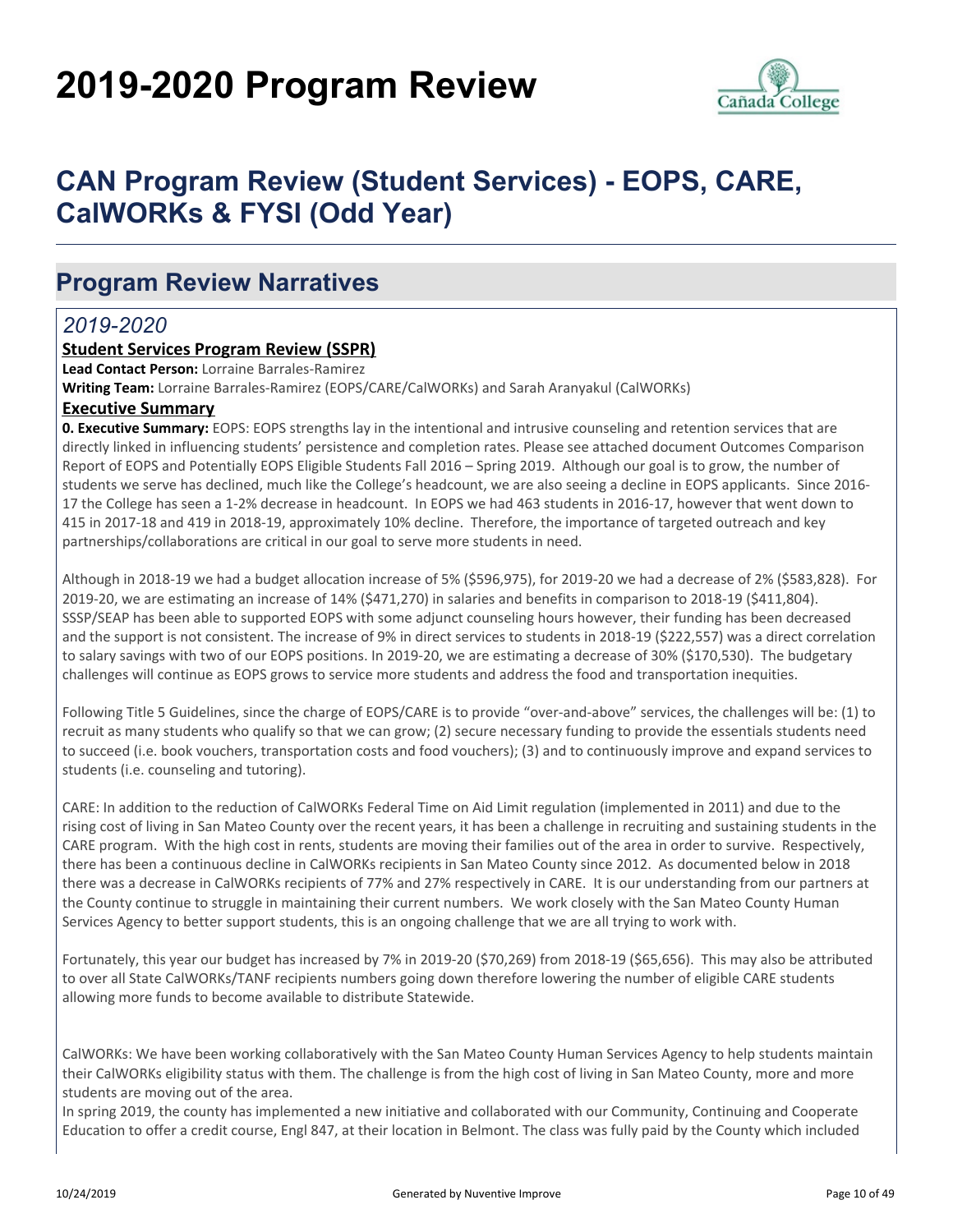the instructor's fees, books and supplies, it was for CalWORKs recipients who participated in the work-study program with the county. Students were scheduled to work from Monday through Thursday, and took the class on Friday. We were invited to be part of this new initiative. We provided students with additional support services such as counseling, workshops, monthly support group meetings, transportation assistance, educational supplies and laptop loan. And this has helped increased the number of students in our program.

In this fall 2019, the county has chosen to offer another credit course, CRER 137. The class is currently taught by our CalWORKs counselor/coordinator. It is a great opportunity for us to connect with students and has strengthened our partnership with the county. We have been able to recruit all students in the class to join our CalWORKs. About 84% of our current CalWORKs students are from this cohort. Our Community and Cooperate Education are in the process of implementing a tutoring service at the county to help students succeed.

#### **Program Context**

**1. Mission:** EOPS: To serve low-income and educationally disadvantaged students by providing academic support services to assist students in achieving their educational and career goals.

CARE: To assist single-parent EOPS students, receiving county aid, to overcome the obstacles of single parenthood in order to succeed in college and help expand their educational and job training opportunities.

CalWORKs: To assist CalWORKs students to transition from public assistance to economic self-sufficiency

FYSI: To support the California Community College Chancellor's Office (CCCCO) statewide FYSI outreach and retention efforts to better serve current and former youth.

**2. Program Description:** EOPS: Extended Opportunity Programs and Services (EOPS) is a state funded program that aims to help low-income and educationally disadvantaged students succeed in college. EOPS provides the following services: counseling, priority registration, book voucher, transportation costs, food voucher, transfer assistance, and other types of support. To be eligible for EOPS, students must be a California resident, eligible for the California Community College Promise Grant (CCCPG), enrolled in at least 12 units (unless enrolled in the Disability Resource Center) when accepted into the program, and have an educational disadvantage.

CARE: Cooperative Agencies Resources for Education (CARE) is a sub-program of EOPS. The Program's charge is to help single parents, who are receiving county assistance from CalWORKs/TANF (Temporary Assistance to Needy Families, formerly AFDC) succeed in college. In addition to the EOPS services, CARE provides other supportive services that are more tailored to career readiness and parenting.

CalWORKs: California Work Opportunity and Responsibility for Kids (CalWORKs) is a state funded program. We offer CalWORKs recipients with support services to assist in their quest for a college education or employment. We provide academic, personal and career counseling, case management and tracking of student progress, work-study program, transportation assistance, food cards, laptop loan and educational supplies.

FYSI: Foster Youth Success Initiative (FYSI) is under the umbrella of EOPS. FYSI's purpose is to increase the number of former foster youth graduating from a community college with an associate's degree, vocational training, and/or transferring to a fouryear university.

**3. Community & Labor Needs:** EOPS: The cost of living in San Mateo County in comparison to the State is much higher. Based on the California Self-Sufficiency Standard (SSS) the minimum annual salary for a family of 3 to live in San Mateo County is \$62,613 in comparison to that of State at \$49,990. https://uwba.org/wp-content/uploads/2017/10/SanMateo-Snapshot.pdf The CCPG Method B income standard for a family of 3 is \$31,170. Although it seems the County SSS income should be sufficient to live on, it does not take into the account the increase in housing, food, transportation and health care costs residence pay in comparison to other counties in the State. This inequity has a direct correlation to the number of students who are able to qualify for CCCPG even though they have the need.

We are in year two of the Chancellor's Office implementing the new allocation formula for EOPS. The CCCCO determined the student caps for 2019-20 from students funded in 2017-18, the "prior prior" year. The student cap will help maintain the dollar per student from year to year, and protect funding for those programs who are unable to or choose not to serve additional students. The student cap does not establish a ceiling or restrict the number of students counted as served by EOPS. The allocation formula has been implemented as follows:

- 1. 2018-19 (First year of implementation of formula):
- \$150,000 base
- 95 percent for students served in "prior prior" year (2016-17)
- 5 percent for college effort
- 95 percent guarantee of prior year's initial allocation
- Minimum of \$150,000 per program
- Fiscal adjustments applied last
- Student cap—same cap as in 2017-18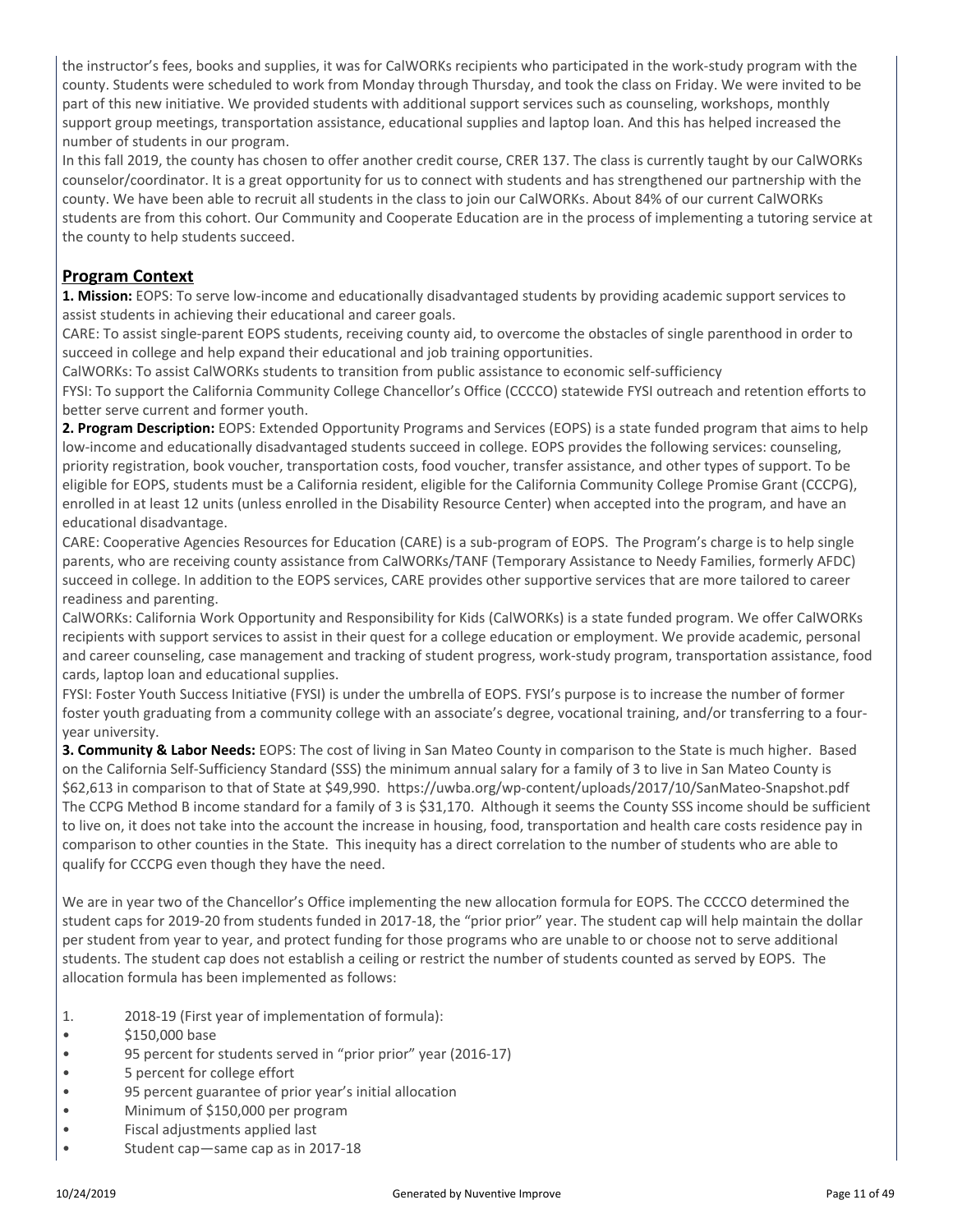- 2. 2019-20 (Second year of implementation of formula):
- \$150,000 base
- 90 percent for students served in "prior prior" year (2017-18)
- 5 percent for college effort
- 5 percent for student growth
- 95 percent guarantee of prior year's initial allocation
- Minimum of \$150,000 per program
- Fiscal adjustments applied last
- Student cap will be generated based on number of students funded in 2017-18

It is critical that EOPS plan to grow incrementally and that we strategically plan to invest toward the College Effort (additional funds that the College allocates above the required minimum match). Both elements have an impact on how EOPS is funded.

CARE: In addition to the reduction of CalWORKs Policy of the Time on Aid Limit (implemented in 2011) and due to the rising cost of living in San Mateo County over the recent years, it has been a challenge in recruiting and sustaining students in the CARE program. With the high cost in rents, students are moving their families out of the area in order to survive. Respectively, there has been a continuous decline in CalWORKs recipients in San Mateo County since 2012. As documented below in 2018 there was a decrease in CalWORKs recipients of 64% and 25% respectively in CARE. It is our understanding from our partners at the County continue to struggle in maintaining their current numbers. We work closely with the San Mateo County Human Services Agency to better support students, this is an ongoing challenge that we are all trying to work with.

https://www.kidsdata.org/topic/670/calworks/table#fmt=953&loc=4&tf=108,95,88,84,79&sortColumnId=0&sortType=asc

CARE's new allocation formula was also implemented in 2018-19. The following is how it was used for 2019-20:

- \$30,000 base
- Remaining funds for students served in "prior prior" year (2017-18)
- 90 percent guarantee of prior year's initial allocation
- Minimum of \$30,000 per program
- Fiscal adjustments applied last (COLA and growth funds)

CalWORKs: N/A

**4. Equity & Access:** All four programs missions aligns with the College's.

Cañada College provides our community with a learning-centered environment, ensuring that all students have equitable opportunities to achieve their transfer, career education, and lifelong learning educational goals. The college cultivates in its students the ability to think critically and creatively, communicate effectively, reason quantitatively, and understand and appreciate different points of view within a diverse community.

EOPS: To serve low-income and educationally disadvantaged students by providing academic support services to assist students in achieving their educational and career goals.

CARE: To assist single-parent EOPS students, receiving county aid, to overcome the obstacles of single parenthood in order to succeed in college and help expand their educational and job training opportunities.

CalWORKs: To assist CalWORKs students to transition from public assistance to economic self-sufficiency

FYSI: To support the California Community College Chancellor's Office (CCCCO) statewide FYSI outreach and retention efforts to better serve current and former youth.

#### **Looking Back**

**4. Major Accomplishments:** 2018-19 Highlights/Accomplishments:

EOPS/CARE:

-Served 419 unduplicated students in 2018-19, comparable to 2017-18 at 415 students.

-EOPS Book Voucher Augmentation of \$1,846 and CARE Grants Augmentation of \$3,000.

-SMCCCD Foundation supported the EOPS Scholarship at \$500 and the Pamela Ward-Smith (CARE/CalWORKs) Scholarship at \$500.

-EOPS paid the Phi Theta Kappa (PTK) Honors Society membership fees for 18 students.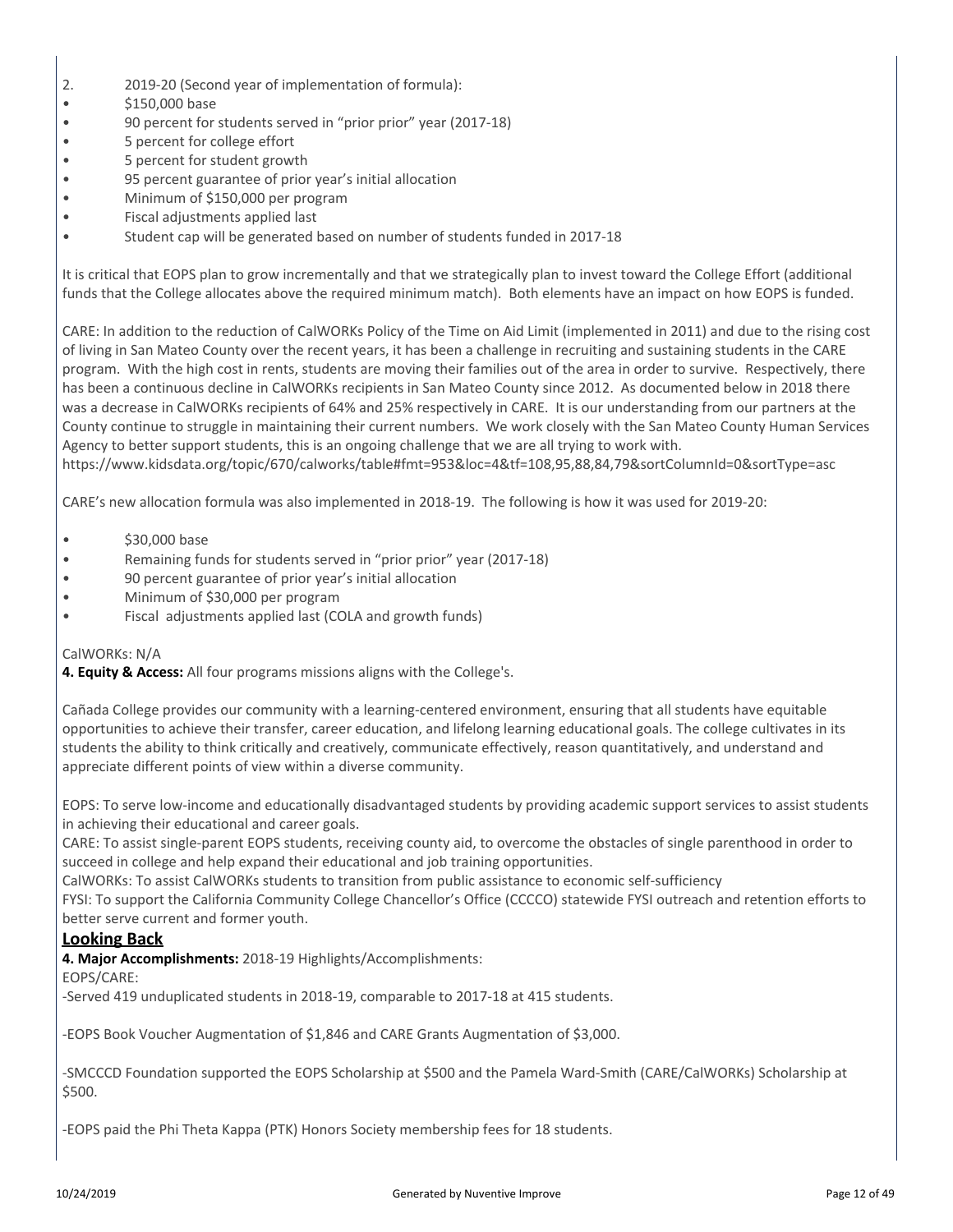-Provided graduation regalia for approximately 46 students, including PTK honor cords, sashes and teasels.

-At the end of the year celebration, students are recognized for earning a certificate, associate's degree and/or transfer. In addition, we recognize students for the EOPS Student Awards:

EOPS Advocate of the Year: Recognizes a student who has participated and helped the

EOPS Program and Club.

EOPS Eternal Flame: Recognizes a student who had to overcome major life obstacles and still managed to succeed EOPS Unsung Hero: Recognizes a student who has demonstrated any of the following qualities: strong work ethic; followed all program rules & regulation; has gone above & beyond to participate in the program; has been a major positive, influence on other

EOPS students.

-In spring 2018, EOPS implemented the Food Voucher for EOPS students and spent \$13,413. In 2018-19 EOPS spent \$21,120 to meet the food inequities with our students.

-Increased transportation cost by approximately 9%, from \$49,556 in 2017-18 to \$53,883 in 2018-19, which included monthly bus passes, bus tokens, train passes and parking permits.

-Continued to provide survival kits/backpacks to students, which includes school supplies.

-Went live with the EOPS online application in spring 2019 for fall 2019 admission.

-The Cañada College Technology & Equipment Committee funded \$17,273 to purchased laptops for EOPS student use.

-SEAP continues to support 30% of our Retention Specialist, which focuses that time to DREAMERs and Foster Youth in EOPS.

-Increased transportation for CARE students, by approximately 34% from \$4,320 in 2017-18 to \$5,811 in 2018-19.

-Increased CARE Grants by approximately 7% from \$6,610 in 2017-18 to \$7,100 in 2018-19.

-In working with our Office of Planning, Research & Institutional Effectiveness, we have been able to gather the following demographic, retention and persistence data. Please see attached Outcomes Comparison Report for EOPS Fall 2016 - Spring 2019.

#### CalWORKs:

- We have participated in the county's new initiative and have worked collaboratively with our Community, Continuing and Cooperate Education to provide additional support services to students.

-In spring 2019 our college honored four associate's degrees and one certificate to our CalWORKs students and in spring 2018 we honored three associate's degrees and two certificates to our students. Two CalWORKs students were accepted into universities – Public Health Science major at Santa Clara University and Psychology major at Menlo College. Three CalWORKs students were awarded scholarships from Cañada College.

- We have provided food cards to CalWORKs students to use at The GROVE, \$10 each day that they are in school. We have survival kits for all new CalWORKs students and school supplies available all year round for continuing students. We have laptops for CalWORKs students to borrow until the end of semester and we been able to purchase a parking permit for all CalWORKs students.

**5. Impact of Resource Applications:** EOPS: Describe the impact to date that each new resource (staff, non-instructional assignment, equipment, facilities, research, funding) has had on your program/department/office and measures of student success or client satisfaction.

EOPS: In 2018-19, we submitted resource requests and were approved for the following:

Flash Drives \$500 Calculators \$500 Pulse Pens & Notebooks \$1,920 Laptops \$17,273 TOTAL \$20,193.00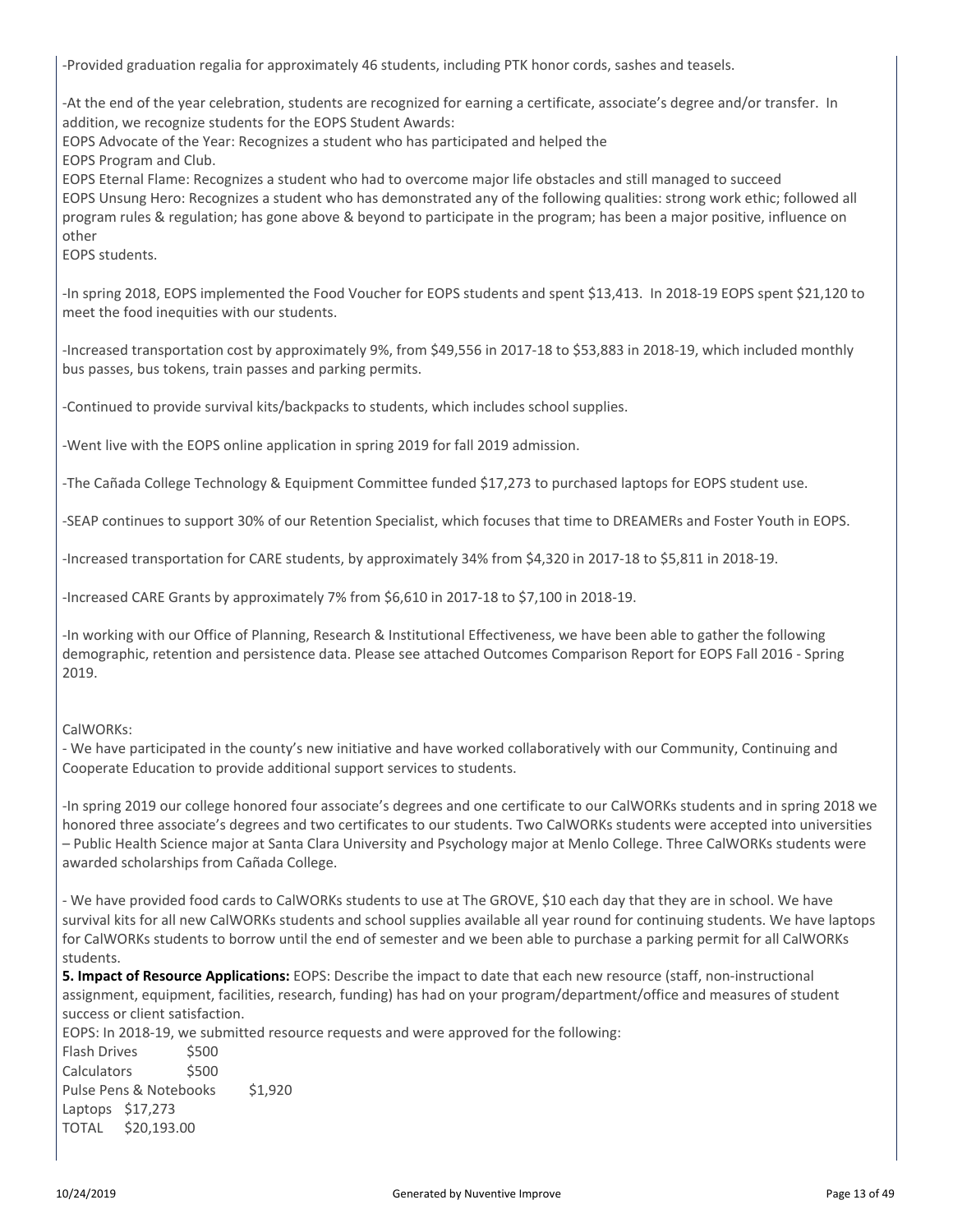In addition, more recently for 2019-20, they approved the purchase of the Zoom equipment to implement live video counseling.

SEAP and Fund 1 dollars has continued to support additional counseling hours in EOPS in 2018-19.

#### **Current State of the Program**

**6A. State of the Program - Observation:** Strengths:

EOPS: EOPS strengths lay in the intentional and intrusive counseling and retention services that are directly linked in influencing students' persistence and completion rates. Please see attached document Outcomes Comparison Report of EOPS and Potentially EOPS Eligible Students Fall 2016 – Spring 2019.

Table 5: Course Outcomes by EOPS Status: Success Rate EOPS: 68.9% Comparison Group: 45.2% Retention Rate EOPS: 83.5% Comparison Group: 68.8%

Table 6: Fall to Spring Persistence by EOPS Status EOPS: 82.7% Comparison Group: 44.8%

Table 7: Dean's List by EOPS Status EOPS: 45.0% Comparison Group: 16.8%

For the past two years, we worked closely with our colleagues at CSM and Skyline to create an EOPS online application. Cañada was the first to implement it in late spring 2019 for admission in fall 2019. The students have found it to be user friendly.

EOPS continues to provide students with a \$350 book voucher each semester (fall/spring). Since spring 2018, we have been collaborating with the Bookstore and ASCC to offer students a daily food voucher for up to \$6 per day. In fall 2019, the service expanded to include purchasing hot food at The Grove and included an increase to \$7 per day.

When funds permit, we provide support during summer for our continuing students only. In summer 2019, we were able to support 126 EOPS students with counseling, books, transportation and food.

Students are able to attend a Group Counseling Session as one of the three required counseling contacts. The following topics have been offered: time management, how to choose a major, transfer workshops, personal statement, financial aid, resume & cover letters, student-faculty relationships, interview essentials, stress management, and learning styles.

Each semester we create an EOPS/CARE/CalWORKs/FYSI Newsletter to distribute to students and the College community. We include updates, upcoming events and highlight former students. We also posted them on our website and our Facebook page. (Please see attached Newsletters – F17, SP18, F18)

EOPS provides students with a reminder call and text for counseling appointments. Additionally, we contact students who have not kept up with their required appointments – calls, email and texts.

We work collaboratively with other College support services programs, such as Promise, SparkPoint, Financial Aid, DRC, Transfer Center, DREAMERs Center, and Career Center.

Our community partnership are essential to help many of our students with an array challenges, such as Catholic Charities, Fair Oaks Community Services, San Mateo County Independent Living Program, StarVista, San Mateo County Immigrant Forum, and HIP Housing.

We continue to loan out a limited number of laptops and calculators. Due to the resource request being approved, new this year are the Pulse Pens and notebooks.

CalWORKs: We have received full support from programs on campus (i.e. Financial Aid Office, SparkPoint, Counseling, Disability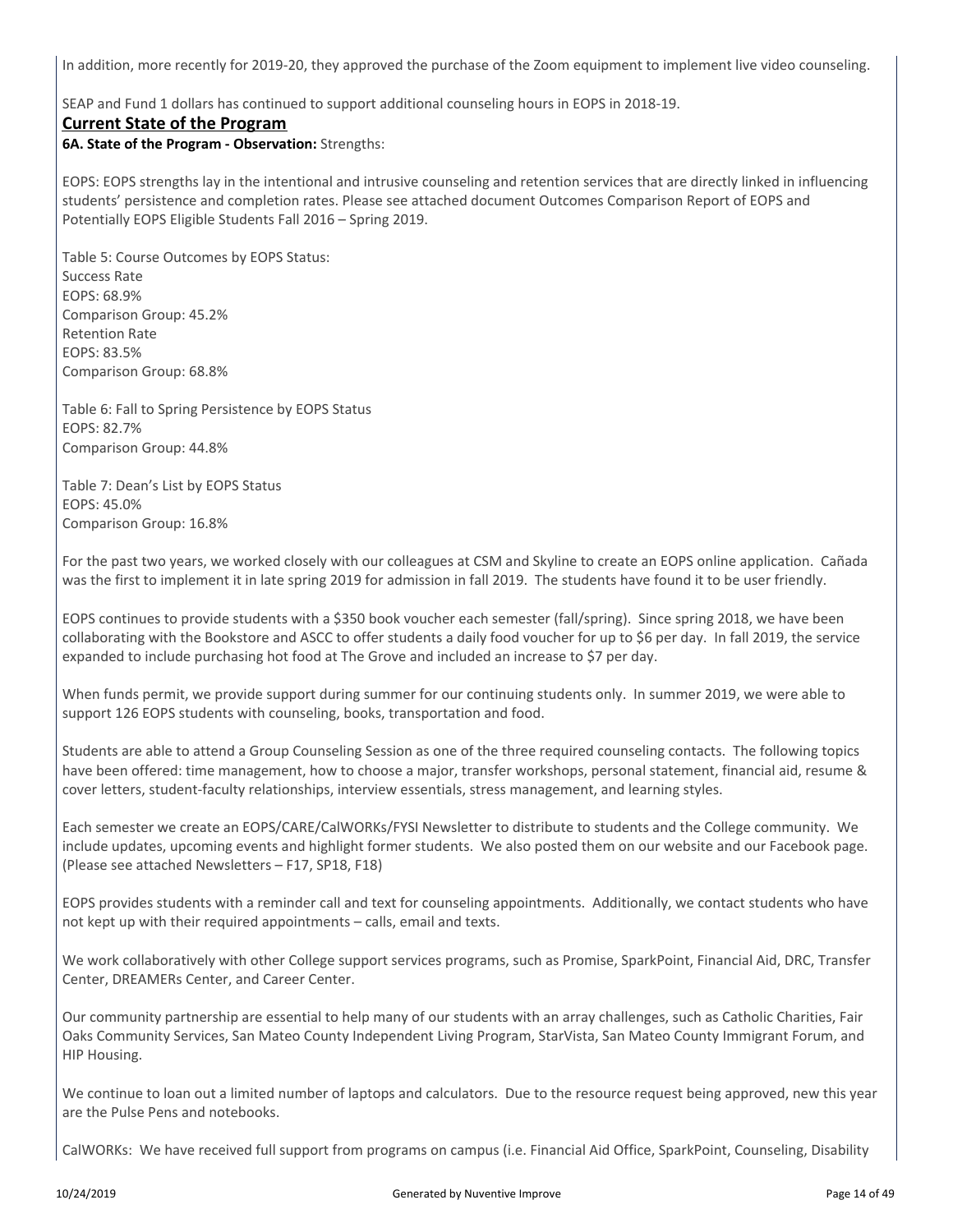Resource Center, Career Center, Center for Student Life and Leadership Development, Business Office.) We have a good relationship with San Mateo County Human Services Agency and had the opportunity to participate in their new initiative. We have helped students to not fall into sanction status with the county and lose their cash aid and child care benefits. The county has been very receptive when we recommended additional child care for study time. Our 2018-2019 budget allowed us to support student's needs beyond what they have currently received from the county (i.e. food cards, laptop loan and additional transportation assistance and educational supplies).

We have been able to provide students with a variety of topics through our workshops and monthly support group meetings. Students have found them to be very supportive and helpful. Some of the topics that we have offered are: Stress Reduction Through Meditation, Nutrition & Benefits of Exercise, Parenting & Positive Reinforcement, Money Management & Budgeting, Credit Usage & FICO Scoring, Personal Statement for Scholarships, Understanding Your Personality Type, Appreciate and Respect Your Uniqueness, Self-Care Tips for Parents and Positive Self-Talk.

Annually we participate in the planning and coordination of the CARE/CalWORKs Region III Retreat. Approximately 80-90 students participate at an all-day event that allows them the opportunity refocus on the importance of staying focused and goal setting; at the same time feel that they are supported regardless of the daily struggles they have to overcome in order to just attend school.

We have hosted meetings with San Mateo County Human Services Agency, Skyline and CSM. In these meetings we were able to share information – updates, challenges, recruitment efforts and ways to better serve students. The meeting occurs twice a year. We have also attended the regional meetings to network with colleagues, obtain updates from the Chancellor's Office and share challenges and best practices. We feel very fortunate to have strong allies on and off campus.

#### Challenges:

EOPS: Due to the continuous decline in enrollment at Cañada, the number of students we served EOPS has also gone down in caparison to previous years – so far a 13% decrease from 2016-17. It is critical that we focus our efforts on recruitment for EOPS. Usually our Retention Specialist works closely with the College Recruiter, however because this position was in flux last year increasing outreach efforts was very limited. Currently there are 1,192 students with less than 70 degree applicable units that qualify for BOGW A, B or C (with an EFC of 0) that could potentially be eligible for EOPS. Not only is it important to recruit students who have already applied for financial aid, but it is also imperative that we have targeted outreach efforts in the community. This year, the College Recruiter and the new Retention Specialist (that started in June 2019) and the Program Services Coordinator will be working on various outreach efforts.

In 2018-19, we has some drastic staffing challenges. Our EOPS Retention Specialist reduced her hours in fall 2018 from 37.5 hours per week to 20. When she returned to her full-time status in January, she notified us that she was leaving at the end of February for a counseling position. We were not able to hire her replacement until June 2019. In addition, our EOPS Office Assistance took detailed assignments twice during the year in other departments. Although we were able to hire a short-term temporary person, the limitation was that he could only work four days a week. Many of the responsibilities of these two positions, were either not able to be done or done with limitations. For example, the Retention Specialist was in charge of gathering and complying the SAO data.

Although listed as a strength, summer services is also a challenge because we are not able to decide if EOPS can fund the necessary support (at minimum counseling, books and transportation) usually until after summer registration has started. Since many students depend on the aid to attend during the summer session, taking classes are dependent on whether or not they will receive EOPS services.

Through our Annual EOPS Program Plan, this is the fourth year that we have had to request a waiver from the State Chancellor's Office to not provide EOPS tutoring services. Although it is a high demand from our students, we have not been able to provide them with the additional tutoring hours needed. This is a challenge that we will need to continue to work on in collaboration with the Learning Center. Much work still needs to be done to address this much-needed support.

Although loaning out educational equipment is one of our strengths, it is also a challenge because we need to replace them due to normal wear and tear, damages, and being lost/stolen. In working order, we currently have twenty-seven laptops, ten calculators, nine pulse pens & notebooks and one digital recorder. We also see a need for flash drives. All these items are in high demand and we are limited as to purchasing them. In Recently the Technology Committee purchased eleven laptops however, we had to surplus three of the older ones because they are no longer in working order.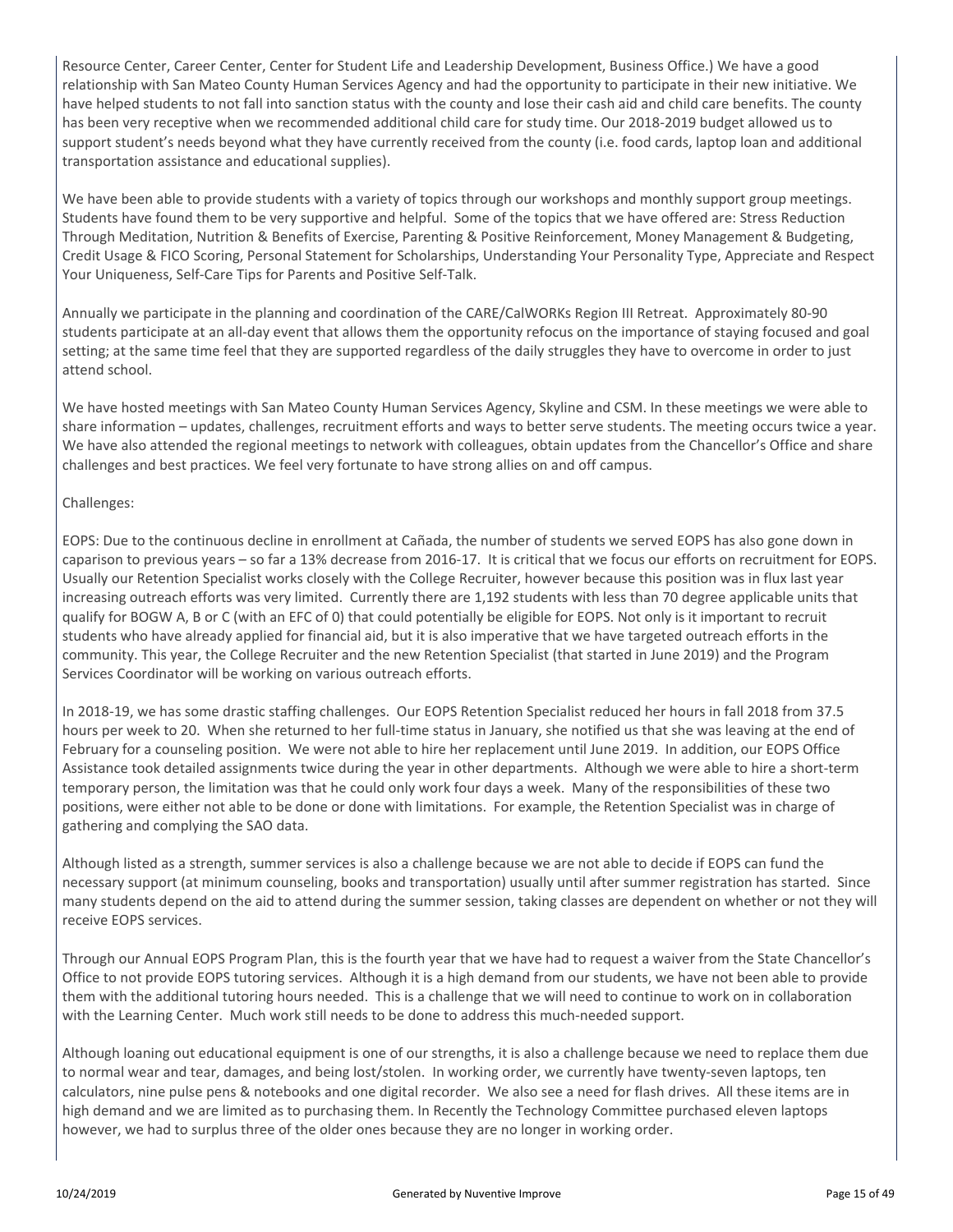In previous years, our EOPS Student Club has been integral in fundraising for our student scholarships. For the past two years, it has been challenging identifying students that have the time attend the required Inter-Club Council meetings. We find that is a equity issue because although we have had students who are very interested in becoming officers their work and family responsibilities preclude them from being able to participate.

Although listed as a strength, the online EOPS application has come with its challenges. We have found that it is user friendly for the student. However for the end user, it is not very easy to retrieve, track and follow-up with applicants. The software Formstack has its limitations and it has actually created more work for staff rather than making it more simplistic. Our goal would be that it be link to the student WebSMART account and that much of the student information be self-populated (from Banner), like the Promise application.

CalWORKS: Our budget for 2019-2020 has decreased by 4.5% (\$176,350 in 2018-2019 to \$168,403 in 2019-2020) due to the declining enrollment in 2017-2018. We served 22 students in 2018-2019 and 16 students in 2017-2018. In the past we served between 30-33 students each year.

We currently serve 21 students and are hopeful that we can bring our enrollment back through the collaboration with the San Mateo County Human Services Agency and our Community, Continuing and Cooperate Education.

EOPS/CARE/CalWORKs student study area was used as swing space due to remodeling to building 5 and the addition of CIETL. When the remodeling was completed that space was not returned to the Programs. The area was used by students to study, EOPS Cub meetings, EOPS/CARE/CalWORKs /FYSI activities, food pantry, computer and printing usage, text book library, etc. This has also limited the opportunity for the Programs to offer additional academic support and resources due to the lack of space. The need to have space close to the EOPS/CARE/CalWORKs office allows the programs to build community, a safe haven to study, and to connect with students. This is shown in programs that are at Cañada already (i.e. TRiO, STEM, etc.). Significant research supports the creation of a space to help students, especially first generation students, create community, meaning, and context to their college experience.

**6B. State of the Program - Evaluation:** EOPS: The cost of direct services to students, books continues to be books, however transportation costs and food inequities continues to be in high demand. With the looming budget cuts in the near future, these services are in jeopardy of being significantly reduced and/or eliminated from the EOPS budget.

Our goal continues to be to serve more students and to expand and improve services. We are currently working with the Promise Scholars Program to better streamline services. We believe we could make a strong case to hire another EOPS full-time counselor. In our Hiring Justification we outline how much EOPS, SEAP and Fund 1 has contributed in the past and propose to combine these funds to provide more stability to our students and for the program by combining adjunct hours to one permanent position. Using evidence based practices around counseling, EOPS strives to have a low student to counselor ratio, like the CUNY ASAP model, at 151 to 1. Having a full-time counselor will allow us to expand programming to our students (i.e. live online counseling and develop a peer mentorship program within EOPS). Please see the Hiring Justification Proposal for more details.

In spring 2018, EOPS collaborated with the Bookstore and ASCC to implement a new EOPS food voucher. Students can purchase food at the Bookstore or Pony Express for up to \$6 per day. Starting in fall 2019, the food voucher expanded to include The Grove and increase the daily amount to \$7 per day. The food voucher continues to be redeemable at the Grove. Although we see the high need in providing this service, each year it is we need to evaluate if we are able to sustain it.

In spring 2019, we implemented a shared Google spreadsheet allowing counselors and staff to document student contacts and program requirements in real time. This allows us to more quickly identify students' status in the program and employ retention strategies sooner.

We are working on our social media presence by revamping our Facebook page and creating a new Instagram page. In addition, the Retention Specialist is working on updating our website and creating a Canvas shell. We look forward to our website being updated to the current standard to increase access and assists with our recruitment efforts.

Continue to work on the EOPS online application process. Our hope the new CRM will be able to provide us with an option that will be more effective.

General Counseling is still awaiting to pilot the implementation of the Zoom software for live video counseling. Since EOPS was approved to purchase the equipment recently, we look forward to the opportunity of implementing it in EOPS.

CalWORKs: We have offered counseling services at the county on Fridays afternoon to accommodate students who work fulltime at the county and take a class there. We would like to have a peer mentoring program to provide support for new CalWORKs students. We are currently exploring the possibility of offering our workshops and monthly support group meetings at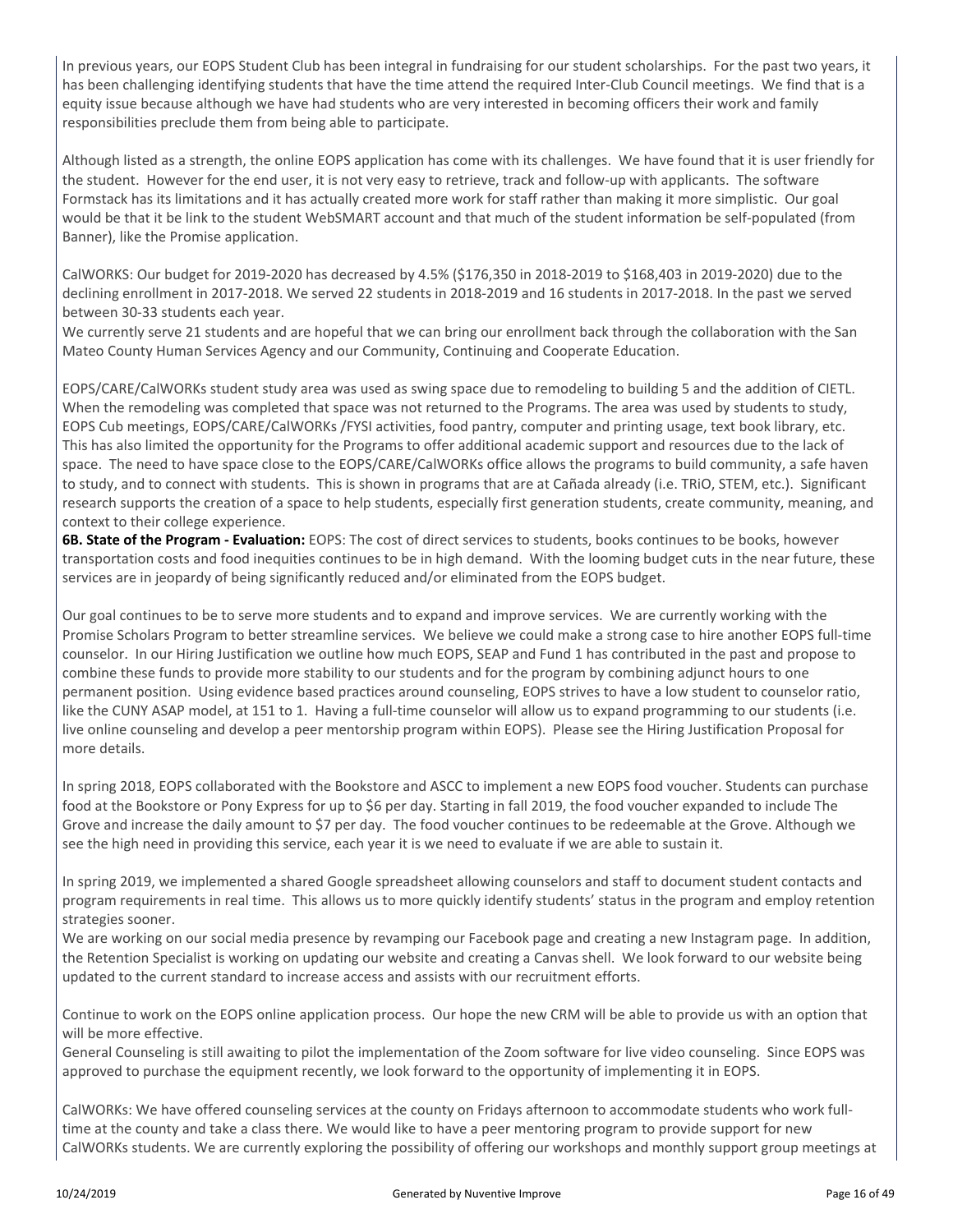the County as the majority of our students work at the county and many have transportation issues to come all the way to the campus. We also plan to continue our recruitment efforts at the county every semester.

#### **7A. Current SAOs & SLOs:** EOPS:

Orientation Survey

SAO 1: CONTINUING STUDENT in EOPS/CARE

SAO: We have two SAOs. One is given to students who attend the Continuing Student Orientation and the second is give to students who are exiting the program at the end of the spring semeseter. . However, due to a staffing shortage last year we were unable to administer the survey.

To help EOPS understand how well we are assisting our students, we would appreciate you answering the questions below. 1. Did you understand the EOPS Continuing Student Orientation? Fully Understood **Land Understood Some** Did Not Understand At All 2. Do you feel confident that you know how to activate the book voucher? Yes No 3. How many EOPS counseling contacts are required per semester? 4. Which of the following count towards the required counseling contacts? Check all that apply TRiO Counseling Appointment \_\_\_\_ EOPS Drop In Counseling \_\_\_\_ General Counseling Appointment \_\_\_\_ General Counseling Drop In \_\_\_\_ EOPS Counseling Appointments \_\_\_\_ EOPS Group Counseling Session \_\_\_\_ 5. Can you use your EOPS Book Voucher at CSM or Skyline bookstore? Yes \_\_\_\_\_ No 6. Do you have any suggestions or feedback to include in future EOPS Continuing Student Orientations? SAO 2: EOPS/CARE Exit Program Interview If you are leaving Cañada College, we would like to know how you are doing in reaching your future goals. Please leave us your address and telephone number where we contact you. Thank you! First Name: Last Name: Phone: Email: Last Semester/Year with Cañada EOPS I will not enroll next semester because: (please select one of the following) Attending another two-year college Attending a four-year university Graduating from Cañada College Completed educational goal 70+ units None apply If none applies please let us know your college plans for next semester. (Please select one of the following options) Lack of resources (e.g. financial, childcare, transportation, etc.) Health related problems (e.g. illness, pregnancy, etc.) Academic difficulties Personal reasons Moving out of the area Seeking/obtained employment I have other plans

No Opinion Mot Helpful Helpful Moderately Helpful Extremely Helpful Academic Counseling/Advising Please rate the following EOPS/CARE services:: Academic Counseling/Advising (No Opinion) Academic Counseling/Advising (Not Helpful) Academic Counseling/Advising (Helpful) Academic Counseling/Advising (Moderately Helpful) Academic Counseling/Advising (Extremely Helpful)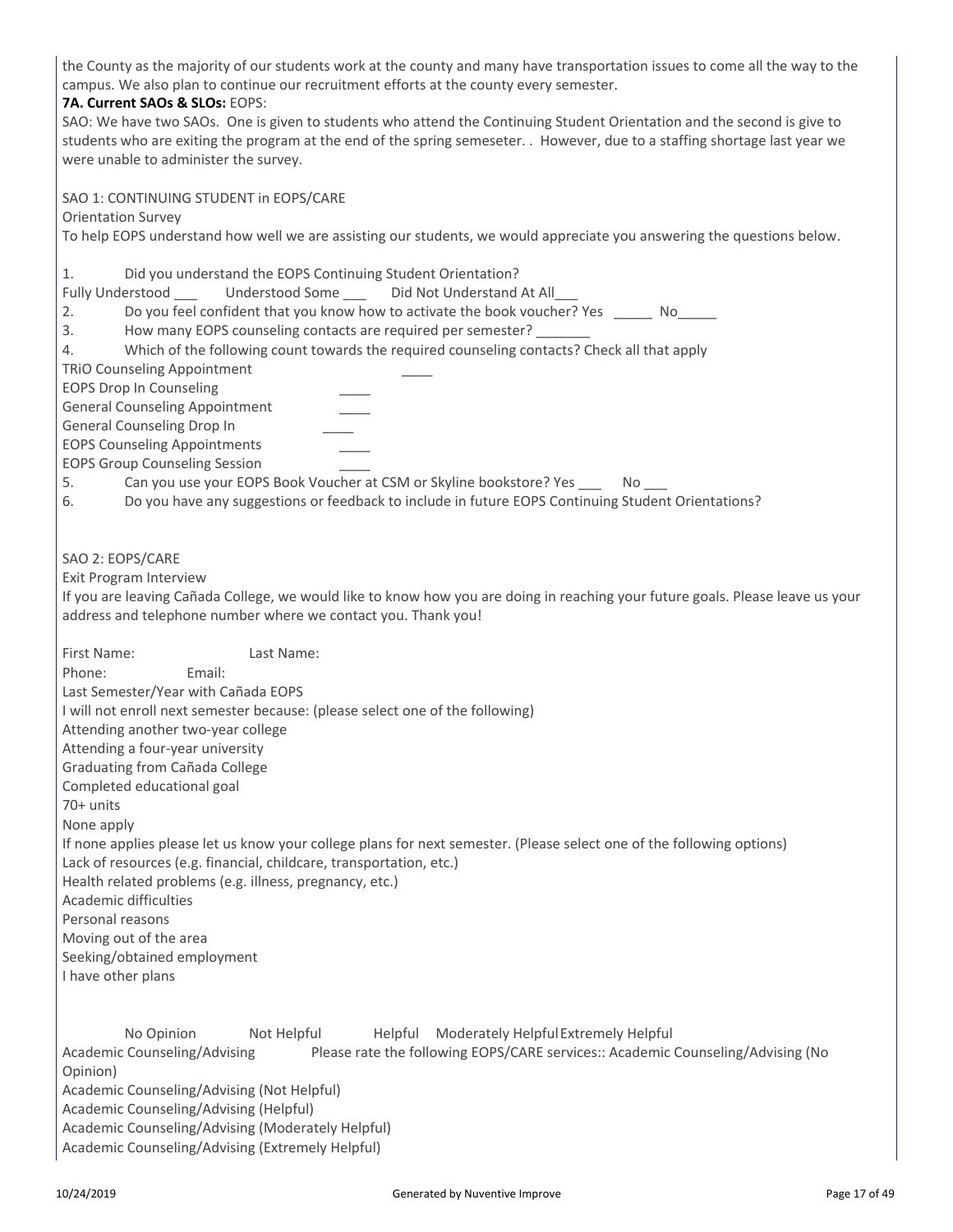Book Vouchers Book Vouchers (No Opinion) Book Vouchers (Not Helpful) Book Vouchers (Helpful) Book Vouchers (Moderately Helpful) Book Vouchers (Extremely Helpful)

Transportation Assistance (Bus Passes) Transportation Assistance (Bus Passes) (No Opinion) Transportation Assistance (Bus Passes) (Not Helpful) Transportation Assistance (Bus Passes) (Helpful) Transportation Assistance (Bus Passes) (Moderately Helpful) Transportation Assistance (Bus Passes) (Extremely Helpful)

New Semester School Supplies New Semester School Supplies (No Opinion) New Semester School Supplies (Not Helpful) New Semester School Supplies (Helpful) New Semester School Supplies (Moderately Helpful) New Semester School Supplies (Extremely Helpful)

Progress Report Check-in Progress Report Check-in (No Opinion) Progress Report Check-in (Not Helpful) Progress Report Check-in (Helpful) Progress Report Check-in (Moderately Helpful) Progress Report Check-in (Extremely Helpful)

Orientation Orientation (No Opinion) Orientation (Not Helpful) Orientation (Helpful) Orientation (Moderately Helpful) Orientation (Extremely Helpful)

Counseling appointment availability Counseling appointment availability (No Opinion) Counseling appointment availability (Not Helpful) Counseling appointment availability (Helpful) Counseling appointment availability (Moderately Helpful) Counseling appointment availability (Extremely Helpful)

Do you feel the services provided by the EOPS/CARE programs contributed to your success at Cañada? YES/NO

Do you feel you obtain support from our staff? YES/NO

Comments: Recommendations or suggestions for improvement and what you consider the best in the program:

Please answer the following about tutoring: Did you use tutoring? YES/NO If YES, Did you use drop-in or appointment? Drop-in Appointment Did you find tutoring helpful? YES/NO

Would you consider using online tutoring? YES/NO

EOPS & CalWORKS:

SLO:

We have had the same SLO (pre-post) survey for several years. This was given to students before and after they met with and EOPS/CalWORKs Counselor. In preparation for the Accreditation visit in fall 2019, we were informed that Student Services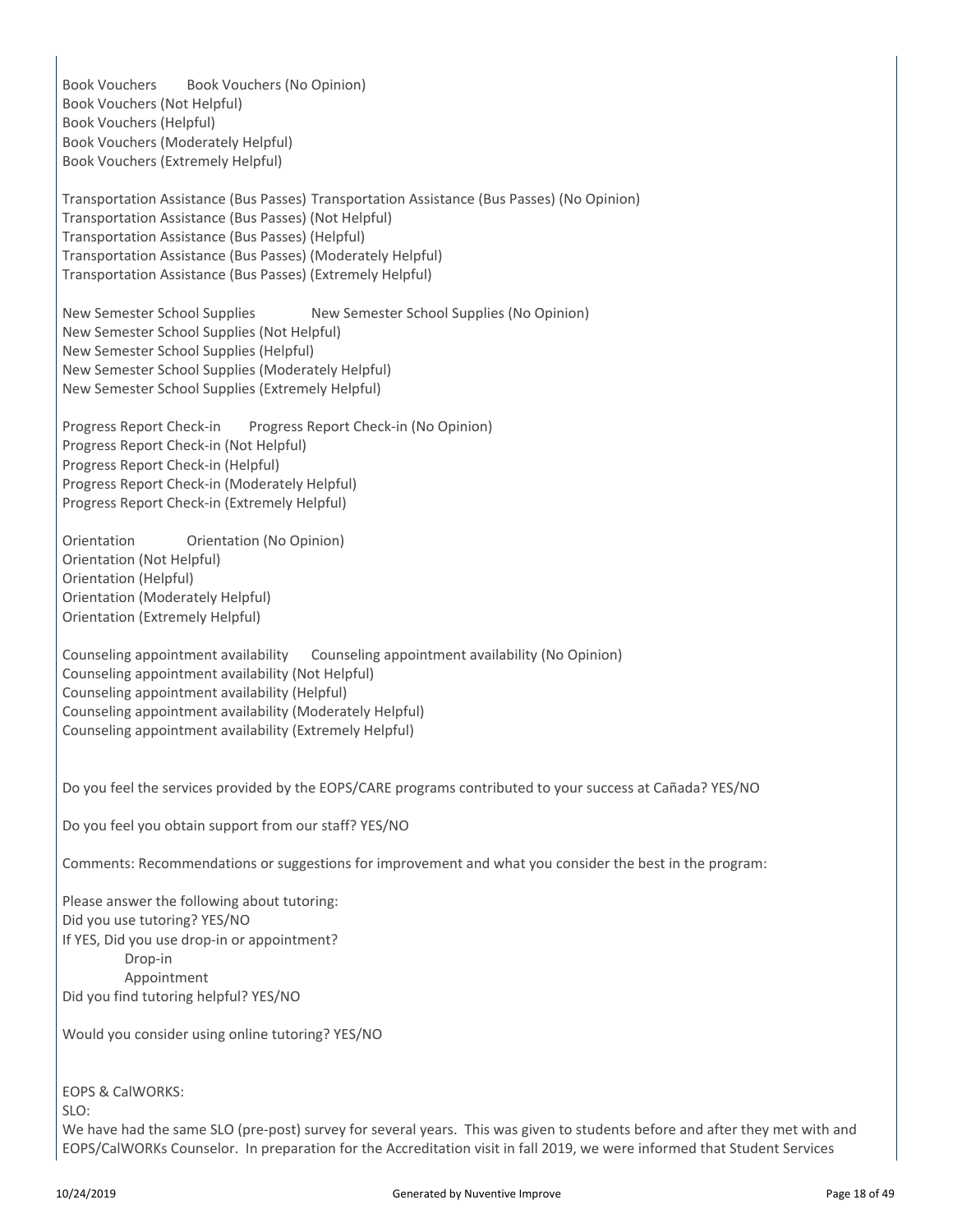Programs were not required to do SLOs. Therefore, the last semester we administered this SLO was in fall 2018.

STUDENT in EOPS/CARE/CalWORKs

Counseling Survey

To help Student Services understand how well we are assisting our students, we would appreciate your completing the information below.

This Counselor:

1. Provided useful information regarding academic and career planning.

STRONGLY AGREE AGREE DISAGREE STRONGLY DISAGREE DOES NOT APPLY

2. Assisted me in understanding requirements for graduation, transfer, or certificate programs.

STRONGLY AGREE AGREE DISAGREE STRONGLY DISAGREE DOES NOT APPLY

3. Helped me in planning my educational program in a manner that is consistent with my personal objectives.

STRONGLY AGREE AGREE DISAGREE STRONGLY DISAGREE DOES NOT APPLY

In what specific ways was this counselor most helpful to you?

5. a) I have identified my educational goal (check all that apply)

 CERTIFICATE AA/AS TRANSFER UNDECIDED b) Major:

**7B. SAO Assessment Plan:** EOPS: The continuing students on Alert Status (students who did not meet one or more EOPS requirements the previous semester) are required to attend a one hour continuing student orientation. We wanted to find out how many students understood the EOPS program requirements after attending the orientation so that they could continue in good standing the next semester. We plan to continue this assessment in spring 2020.

The Exit Interview/Survey provides us with insights about why students are leaving EOPS. We want to learn more about their reasons for leaving to see how we can support their transition. In addition, it allows us to gather feedback for suggestions on how to improve the program and/or what was helpful while there were in the program. We plan to continue this assessment at the end of spring 2019.

We are currently working on creating a new end of the semester survey for all EOPS students. Once I get the PREI office's approval, we will administer this survey at the end of fall 2019.

#### **7C. SAO Assessment Results & Impact:** EOPS:

SAO1: Summary of the results for the Continuing Student Orientation Survey:

Between 95-98% of students who attended the continuing orientation fully understood the EOPS program requirements, and this will enable us to retain more students in our program. Fall 88% of students understood how to use our electronic book voucher, however this improved in Spring 2017 to 98% and 90% in Fall 2017. Please see attached document with survey results.

#### SAO2:

Summary of the results for the Exit Interview/Survey:

For question #1, students were able to select more than one reason. Therefore, could indicate that they were graduating from Cañada and transferring to a four-year university.

In question #2, the majority of the student found the EOPS/CARE services to be extremely helpful.

In question #3 and #4, 100% of the students indicated the EOPS contributed to their success and that the staff was supportive. The responses for the tutoring questions indicated that the ones that did seek tutoring found it helpful. EOPS does not currently offering tutoring, therefore we are gauging if students would find it as valuable tool. The majority indicated that they would or maybe consider using online tutoring. In collaboration with the Learning Center and instruction, we will need to help students in how to use and what the benefits can be to online tutoring.

Please attached documents with more detailed data on both SAOs.

**7D. SLO Assessment Plan:** EOPS/CalWORKs: Discontinuing the SLO: In preparation for the Accreditation visit in fall 2019, we were informed that Student Services Programs were not required to do SLOs. Therefore, the last semester we administered this SLO was in fall 2018.

**7E. SLO Assessment Results & Impact:** EOPS/CalWORKs: When it was administered in spring 2017, fall 2017 and fall 2018, the overall survey results showed that majority of our students have obtained more knowledge after their counseling meeting.

SLO Spring 2017: Summary of the survey results

- 50% of students have gained full knowledge after meeting with our counselor (28% increase of knowledge)
- 31% of students have gained substantial knowledge (2% increase of knowledge)
- 14% of students have some knowledge instead of 36% (this is a good indication that students gained more knowledge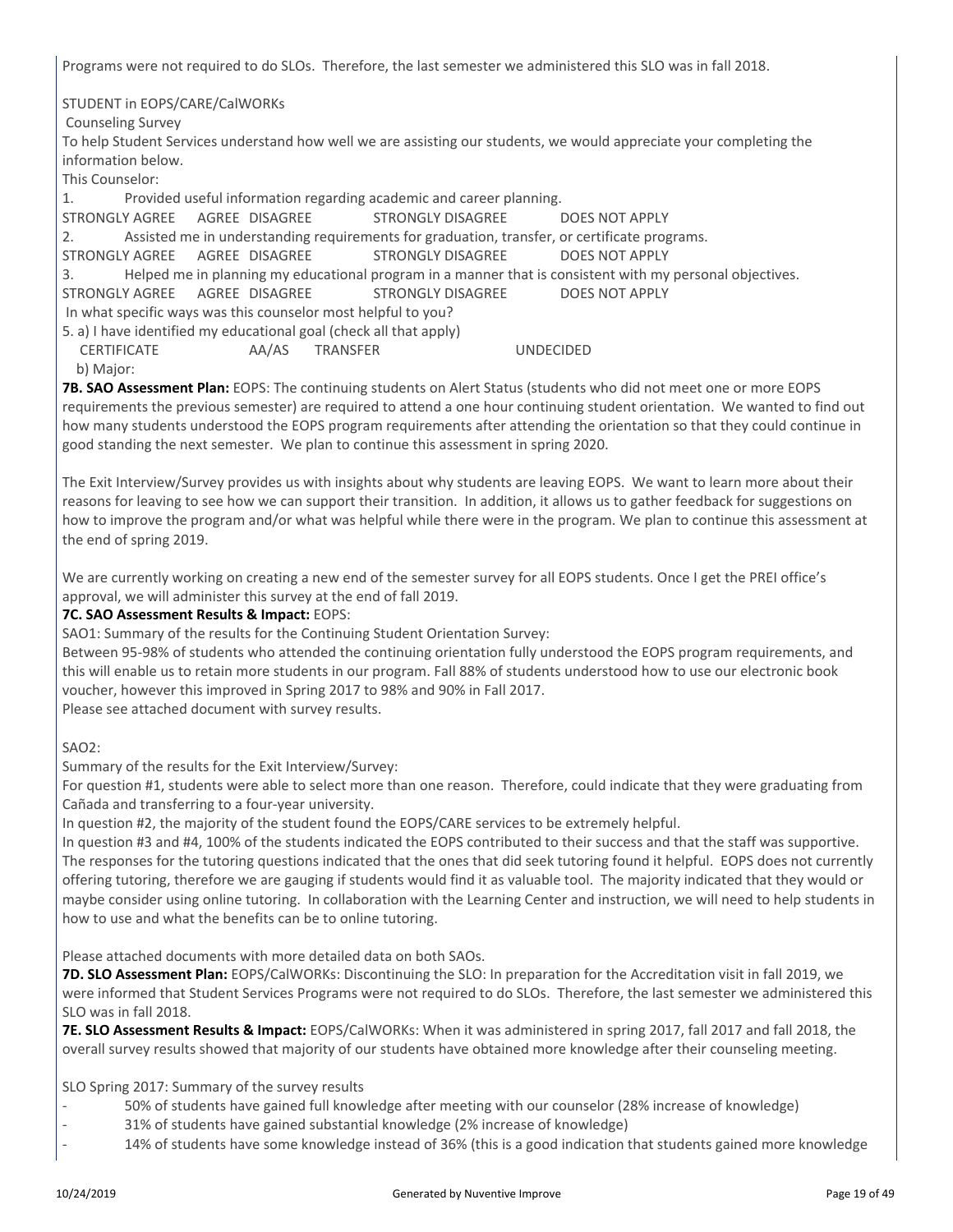after meeting with our counselor)

5% of students have no knowledge instead of 13% (this is a good indication that students gained more knowledge after meeting with our counselor).

SLO Fall 2017: Summary of the survey results

- 57% of students have gained full knowledge after meeting with our counselor (35% increase of knowledge)
- 28% of students have gained substantial knowledge (5% decrease of knowledge)

13% of students have some knowledge instead of 32% (this is a good indication that students gained more knowledge after meeting with our counselor)

3% of students have no knowledge instead of 14% (this is a good indication that students gained more knowledge after meeting with our counselor).

SLO Fall 2018: Summary of the survey results

- 44% of students have gained full knowledge after meeting with our counselor (28% increase of knowledge)
- 38% of students have gained substantial knowledge (4% increase of knowledge)

15% of students have some knowledge instead of 34% (this is a good indication that students gained more knowledge after meeting with our counselor)

- 3% of students have no knowledge instead of 15% (this is a good indication that students gained more knowledge after meeting with our counselor).

### **Looking Ahead**

**7F. SAOs & SLOs for the Next Review Cycle:** EOPS: We will continue the following SAOs:

1. Continuing Student Orientation Survey - every semester starting spring 2020

We wanted to find out how many students understood the EOPS program requirements after attending the orientation so that they could continue in good standing the next semester.

2. Exit Interview/Survey - every spring semester starting spring 2020

We want to learn more about their reasons for leaving to see how we can support their transition. In addition, it allows us to gather feedback for suggestions on how to improve the program and/or what was helpful while there were in the program.

3. NEW End of the Semester Survey - very fall semester starting fall 2019

We want an opportunity for all students to provide us feedback on the EOPS services and how we can improve.

#### **9. Program Improvement Initiatives:** EOPS:

• To work with the Guided Pathways initiative in order to identify strengths and challenges to better improve services.

• To continue to work on efforts to recruit and support our AB540/DEAMErs and Former Foster Youth, in collaboration with Outreach, the DEAMErs Taskforce, A&R and Financial Aid.

• Work with our sister campuses to identify goals that will assist us in better serving students District-wide.

• To continue to work collaboratively with programs such as Promise Scholars Program and ESO Adelante to better streamline services for students. In particular, with Promise, last year (2018-19) we had 66 students who were in both programs. So far, in fall 2019, we have 67.

• We will also seek out professional development opportunities in order to learn how we may better support students through retention efforts.

• To continue to increase the number of students served in EOPS (up to 500 students).

• Since we are increasing the number of students we will be serving, we need to identify funding for additional counseling hours, educational equipment, supplies and services.

#### CARE and CalWORKs:

• Continue working with the San Mateo County Human Services Agency for outreach to increase the number of CARE and CalWORKs students.

#### Resource Request:

EOPS was established to provide "over and above" support services for financially needy and educationally disadvantaged students by creating an environment which values each individual's potential to achieve their goals, educational careers and objectives, including, obtaining job skills, occupational certificates or associate degrees and transferring to four-year institutions.

1. Transportation (\$25,000): Bus Passes (\$69 each) & Parking Permits (\$30 each). Next to books, transportation is the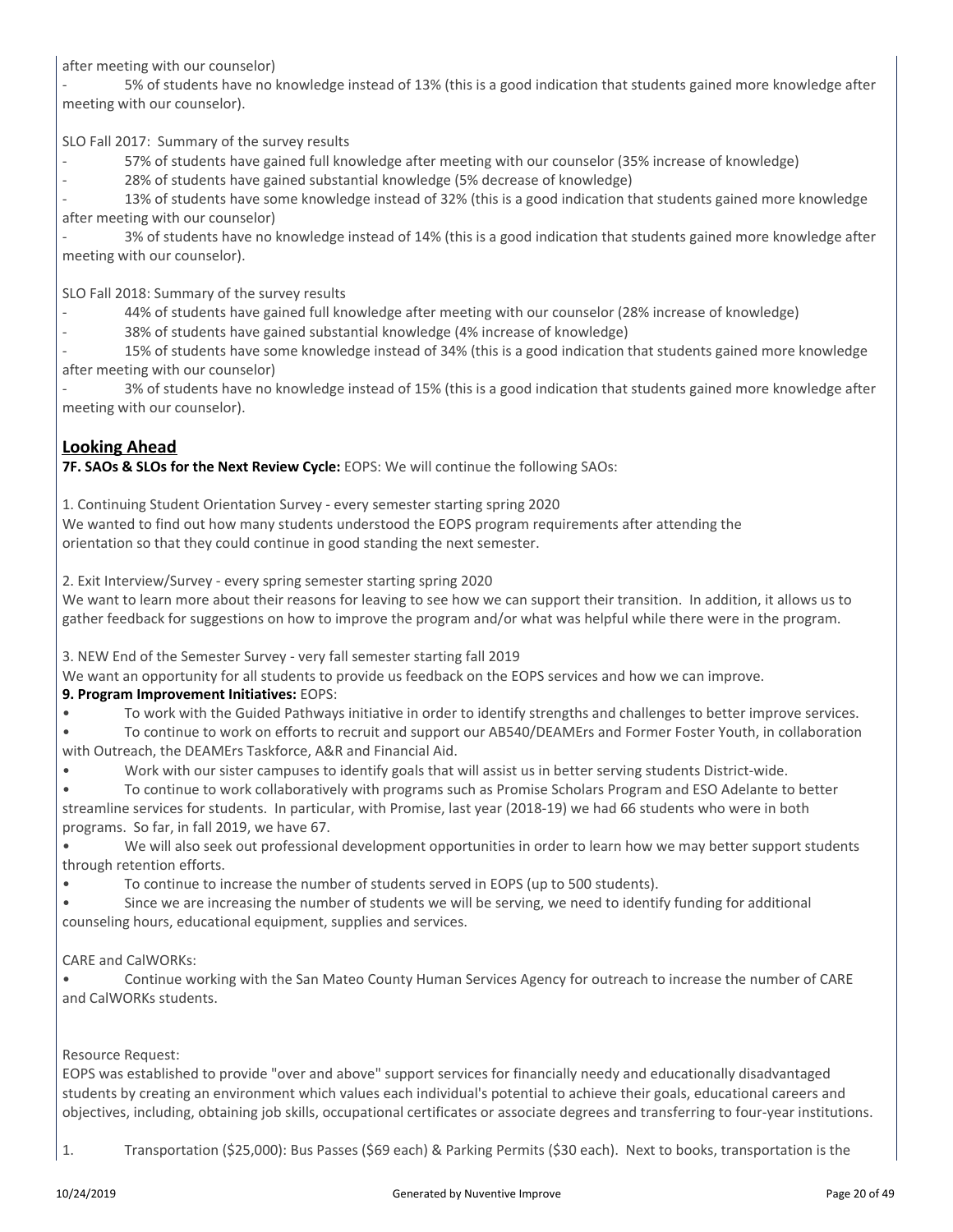next biggest EOPS expense. In 2018-19, \$53,884 was spent on transportation.

2. Food Vouchers (\$15,000): (\$7/day/pp) The food voucher addresses the food inequities our students face daily. Since we have expanded the service to The Grove and have increased from \$6/day to \$7/day, it is becoming more in demand. This is the third highest cost of direct services to students in the EOPS budget. In 2018-19, \$21,020 was spent on the food vouchers.

3. Summer Counseling (\$8,000): Due to budgetary constraints, EOPS is not able to confirm summer support to student until after the registration begins. Many students rely on the EOPS services to take class during the summer. Having this set aside ahead of time allows us to plan more effectively and to inform students in a timely basis. This is an estimation to provide EOPS summer counseling hours.

4. Professional Development (\$5,000): In order for faculty and staff to attend trainings and conferences, like the CCCEOPSA. Since staff is limited to using Classified PD funds only once for a conference, using EOPS funds takes away funds from other direct services to students.

5. Please see the attached Hiring Justification Proposal for details on the full-time tenure track EOPS Counselor position. **Program Review Narrative Status:** Complete

**Related Documents & Links:** [2019Hiring Justification New Faculty Position Proposal2019.docx](https://sanmateo.tracdat.com:443/tracdat/viewDocument?y=CS4yKbTrFWip) [COUNSELOR full time tenure track salary proposal 2019.pdf](https://sanmateo.tracdat.com:443/tracdat/viewDocument?y=3PmJgXkjRGMu) [EOPS and CARE Student and Budget Charts 2013-2020.docx](https://sanmateo.tracdat.com:443/tracdat/viewDocument?y=BqNdoOknKRhf) [Exit Survey Results SP 18 2.PDF](https://sanmateo.tracdat.com:443/tracdat/viewDocument?y=vMMnFN9R22nT) [Fa17NewsletterIssueNov 2.pdf](https://sanmateo.tracdat.com:443/tracdat/viewDocument?y=fbrgfMPZMpSW) [Fa18NewsletterIssueNov.pdf](https://sanmateo.tracdat.com:443/tracdat/viewDocument?y=SrlLWpTwKphl) [Newsletter Spring 2018 issue 1 2-27-18.pdf](https://sanmateo.tracdat.com:443/tracdat/viewDocument?y=AAgtbT7r2lio) [Outcomes Comparison Report of EOPS 10-8-2019.pdf](https://sanmateo.tracdat.com:443/tracdat/viewDocument?y=WAO2Xre8j6ao) [Program Review \(SPOL\) 2019-20 2.docx](https://sanmateo.tracdat.com:443/tracdat/viewDocument?y=ZBCIZ3AO7kJ2) [SAO Results 2016-17.pdf](https://sanmateo.tracdat.com:443/tracdat/viewDocument?y=sJh4ojYulFBi) [SLO Results Sp17Fa17Fa18.pdf](https://sanmateo.tracdat.com:443/tracdat/viewDocument?y=fMHqQbQleeRN) [Classified-Hiring-Justification Cover 2019.docx](https://sanmateo.tracdat.com:443/tracdat/viewDocument?y=paWPXyPTO9ub)

### **Objective: Transportation (2018-19 and 2019-20)**

EOPS was established to provide "over and above" support services for financially needy and educationally disadvantaged students by creating an environment which values each individual's potential to achieve their goals, educational careers and objectives, including, obtaining job skills, occupational certificates or associate degrees and transferring to four-year institutions. Transportation costs are a key element of support that we provide students.

**Objective Year:** 2019-2020 **Estimated Start Date:** 10/25/2018 **Estimated Completion Date:** 10/25/2018 **Objective Status:** 2 - Continuing (PR)

**Please select the college goals with which this objective aligns.:** Student Completion/Success - Provide educational and student services programs that highlight inclusivity diversity and equity in their mission to help students meet their unique educational goals and minimize logistical and financial barriers to success., Organizational Development - Focus institutional resources on the structures processes and practices that invest in a diverse student population and prioritize and promote equitable inclusive and transformative learning.

**Please select the district goals with which this objective aligns.:** District Goal #1 - Develop and Strengthen Educational Offerings Interventions and Support Programs that Increase Student Access & Success, District Goal #3 - Increase Program Delivery Options Including the Expanded Use of Instructional Technology to Support Student Learning and Success

### *Resource Requests*

funding for transportation costs (SamTrans/CalTrain/parking) - In 2017-18 we spent \$50,000 in transportation, the College provided funding for half the costs. This year we only have \$30,000 total allocated toward transportation. It will not be enough to cover both fall and spring. Not to mention if we'd like to serve students during summer 2019.

**Type of Resource:** Other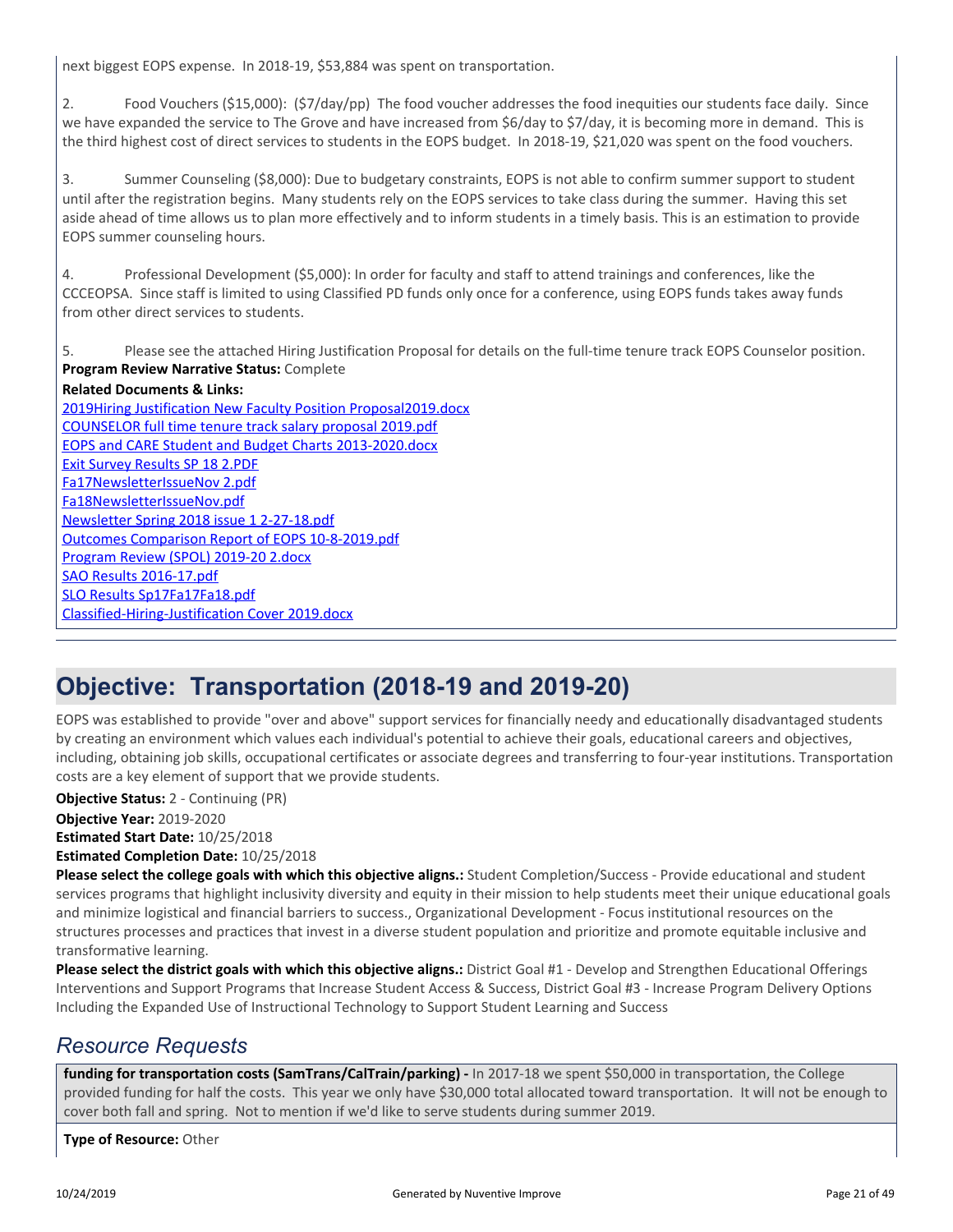**Cost:** 15000

## **Objective: Food Vouchers (2018-19 and 2019-20)**

EOPS was established to provide "over and above" support services for financially needy and educationally disadvantaged students by creating an environment which values each individual's potential to achieve their goals, educational careers and objectives, including, obtaining job skills, occupational certificates or associate degrees and transferring to four-year institutions. Since spring 2018, we have been able to provide daily food vouchers to students at a reduced price in collaboration with the Bookstore, ASCC and SparkPoint. This address the food inequities that our students face on a daily bases. Students are given up to \$6/day to purchase a meal at the Bookstore or Pony Express.

**Objective Status:** 2 - Continuing (PR)

**Objective Year:** 2019-2020

**Estimated Start Date:** 10/25/2018

**Estimated Completion Date:** 10/25/2018

**Please select the college goals with which this objective aligns.:** Student Completion/Success - Provide educational and student services programs that highlight inclusivity diversity and equity in their mission to help students meet their unique educational goals and minimize logistical and financial barriers to success., Organizational Development - Focus institutional resources on the structures processes and practices that invest in a diverse student population and prioritize and promote equitable inclusive and transformative learning.

**Please select the district goals with which this objective aligns.:** District Goal #1 - Develop and Strengthen Educational Offerings Interventions and Support Programs that Increase Student Access & Success, District Goal #3 - Increase Program Delivery Options Including the Expanded Use of Instructional Technology to Support Student Learning and Success

### *Resource Requests*

**Funding for food vouchers -** For spring 2018 we spent approximately \$13,400 for one semester. That semester was the first time we offered it and now that students are aware of this service the demand has increase.

**Type of Resource:** Other **Cost:** 8000

## **Objective: Professional Development (2018-19 and 2019-20)**

To provide continuous training for our faculty and staff. In particular to allow EOPS staff to attend the annual CCCEOPS Annual Conference. The EOPS/CARE Coordinator is required to attend 2 training per year. In addition, EOPS faculty and staff are able to learn about best practices and training on State policies and procedures.

**Objective Status:** 2 - Continuing (PR)

**Objective Year:** 2019-2020

**Estimated Start Date:** 10/25/2018

**Estimated Completion Date:** 10/25/2018

**Please select the college goals with which this objective aligns.:** Organizational Development - Focus institutional resources on the structures processes and practices that invest in a diverse student population and prioritize and promote equitable inclusive and transformative learning.

**Please select the district goals with which this objective aligns.:** District Goal #1 - Develop and Strengthen Educational Offerings Interventions and Support Programs that Increase Student Access & Success, District Goal #3 - Increase Program Delivery Options Including the Expanded Use of Instructional Technology to Support Student Learning and Success

### *Resource Requests*

**Funding for professional development 2018-19 -** Faculty & Staff Conference Expenses for CCCEOPSA Annual Conference 2018 which will be in Monterey this year (includes registration, hotel, transportation & per diem for Jose & Mayra)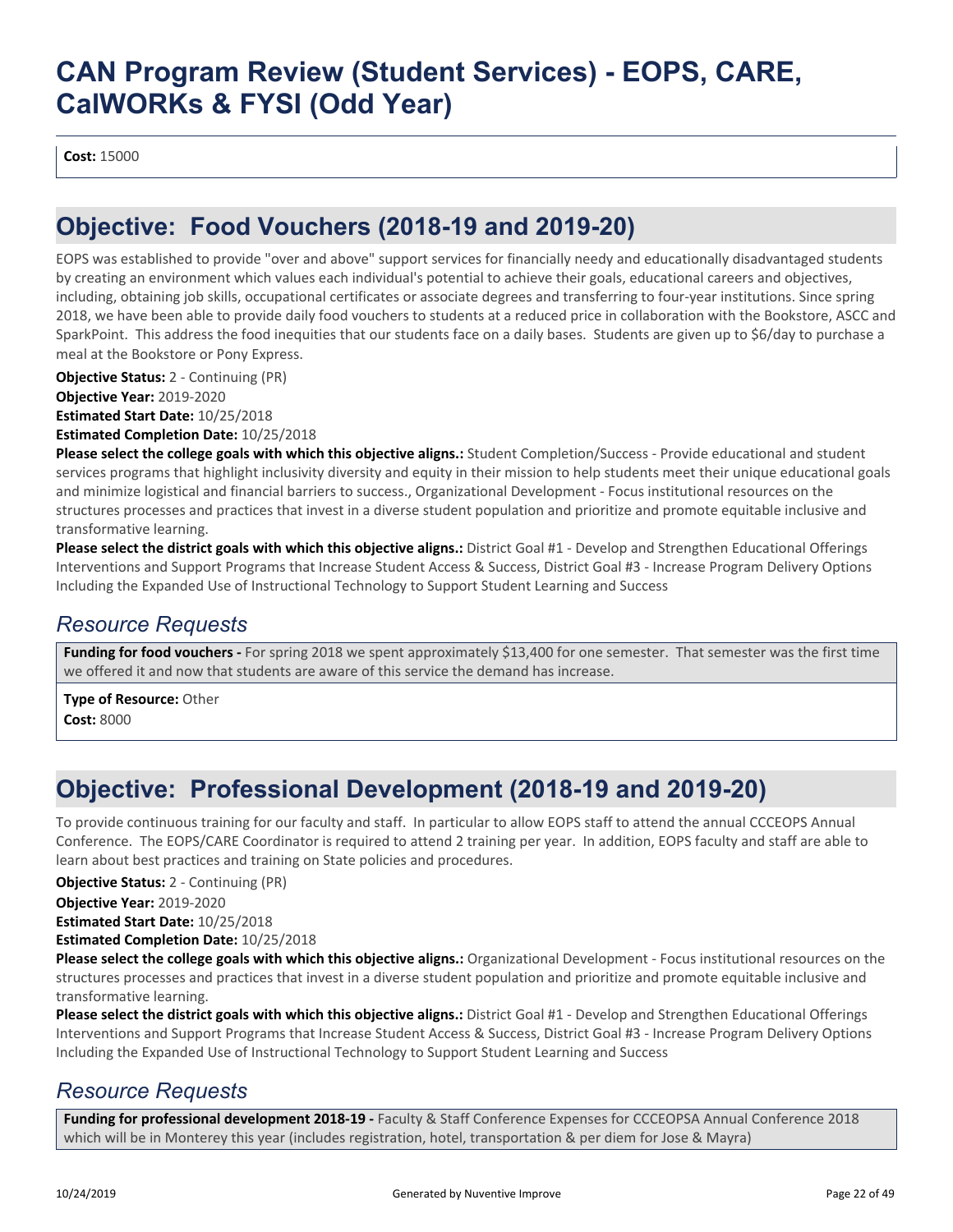**Type of Resource:** Professional Development **Cost:** 2310

**Funding for professional development 2019-20 -** Faculty & Staff Conference Expenses for CCCEOPSA Annual Conference 2019 that will be in southern California in 2019 (includes registration, hotel, transportation & per diem for up to 6)

**Type of Resource:** Professional Development **Cost:** 9000

## **Objective: Laptops for students**

Although loaning out educational equipment is one of our strengths, it is also a challenge because we need to replace them due to normal wear and tear, damages, and being lost/stolen. In working order, we currently have sixteen laptops. These items are in high demand and we are limited as to purchasing them.

**Objective Status:** 2 - Continuing (PR)

**Objective Year:** 2019-2020

**Estimated Start Date:** 08/01/2019

**Please select the college goals with which this objective aligns.:** Student Completion/Success - Provide educational and student services programs that highlight inclusivity diversity and equity in their mission to help students meet their unique educational goals and minimize logistical and financial barriers to success., Organizational Development - Focus institutional resources on the structures processes and practices that invest in a diverse student population and prioritize and promote equitable inclusive and transformative learning.

**Please select the district goals with which this objective aligns.:** District Goal #1 - Develop and Strengthen Educational Offerings Interventions and Support Programs that Increase Student Access & Success, District Goal #3 - Increase Program Delivery Options Including the Expanded Use of Instructional Technology to Support Student Learning and Success

### *Resource Requests*

Laptops for students - 10 laptops including brief case and extended warranty (\$1,497 each)

**Type of Resource:** Equipment (Items Over \$5000) **Cost:** 14965

## **Objective: Expand Counseling Services (2018-19 and 2019-20)**

EOPS was established to provide "over and above" support services for financially needy and educationally disadvantaged students by creating an environment which values each individual's potential to achieve their goals, educational careers and objectives, including, obtaining job skills, occupational certificates or associate degrees and transferring to four-year institutions. Counseling services is key the EOPS philosophy and is inline with various Statewide initiatives, such as Guided Pathways.

**Objective Status:** 2 - Continuing (PR)

**Objective Year:** 2019-2020 **Estimated Start Date:** 05/28/2019

**Please select the college goals with which this objective aligns.:** Student Completion/Success - Provide educational and student services programs that highlight inclusivity diversity and equity in their mission to help students meet their unique educational goals and minimize logistical and financial barriers to success., Organizational Development - Focus institutional resources on the structures processes and practices that invest in a diverse student population and prioritize and promote equitable inclusive and transformative learning.

**Please select the district goals with which this objective aligns.:** District Goal #1 - Develop and Strengthen Educational Offerings Interventions and Support Programs that Increase Student Access & Success, District Goal #3 - Increase Program Delivery Options Including the Expanded Use of Instructional Technology to Support Student Learning and Success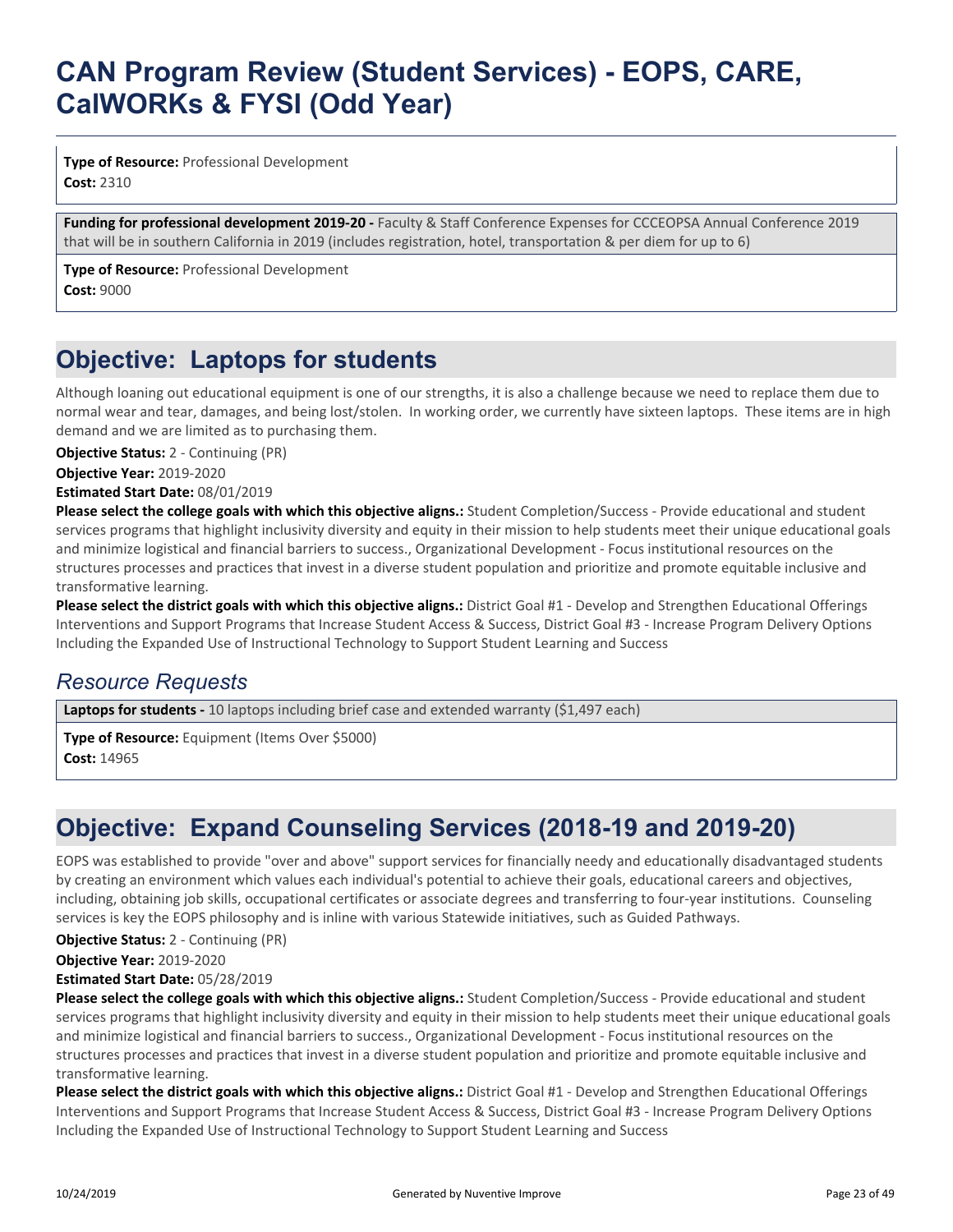### *Resource Requests*

**Funding for Summer Counseling 2020. In summer 2019, we served approximately 120 students. Unfortunately, we can determine if we are able to provide summer services (which also includes a book voucher, food voucher and transportation costs), until after the summer registration starts. For many of our students not having EOPS support over the summer meant they were not able to take class(es).**

**Status:** Continued Request - Active **Type of Resource:** Non-Instructional Personnel **Cost:** 5000 **One-Time or Recurring Cost?:** Recurring Cost

**Division/Department Priority:** High Priority

**Zoom Equipment for "Skype" Counseling (equipment and headphones) -** To provide more access to counselors for students who are unable to come to campus. General Counseling was approved to get this equipment and EOPS would like the same opportunity to offer this service to students

**Type of Resource:** Information Technology **Cost:** 600

### **Objective: Student Area**

EOPS was established to provide "over and above" support services for financially needy and educationally disadvantaged students by creating an environment which values each individual's potential to achieve their goals, educational careers and objectives, including, obtaining job skills, occupational certificates or associate degrees and transferring to four-year institutions.

**Objective Status:** 2 - Continuing (PR)

**Objective Year:** 2019-2020, 2020-2021

**Estimated Start Date:** 10/25/2018

**Estimated Completion Date:** 10/25/2018

**Please select the college goals with which this objective aligns.:** Student Completion/Success - Provide educational and student services programs that highlight inclusivity diversity and equity in their mission to help students meet their unique educational goals and minimize logistical and financial barriers to success., Community Connections - Build and strengthen collaborative relationships and partnerships that support the needs of reflect and enrich our diverse and vibrant local community., Organizational Development - Focus institutional resources on the structures processes and practices that invest in a diverse student population and prioritize and promote equitable inclusive and transformative learning.

**Please select the district goals with which this objective aligns.:** District Goal #1 - Develop and Strengthen Educational Offerings Interventions and Support Programs that Increase Student Access & Success, District Goal #3 - Increase Program Delivery Options Including the Expanded Use of Instructional Technology to Support Student Learning and Success

### *Resource Requests*

**EOPS/CARE/CalWORKs/FFYI would like to secure a permanent space. In 2010 EOPS/CARE/CalWORKs student study area was used as swing space due to remodeling to building 5 and the addition of CIETL. When the remodeling was completed that space was not returned to the Programs. The area was used by students to study, EOPS Cub meetings, EOPS/CARE/CalWORKs /FFYI activities, food pantry, computer and printing usage, text book library, etc. This has also limited the opportunity for the Programs to offer**

**Type of Resource:** Facilities **Cost:** 0

## **Objective: Color Printer for the EOPS/CARE Coordinator**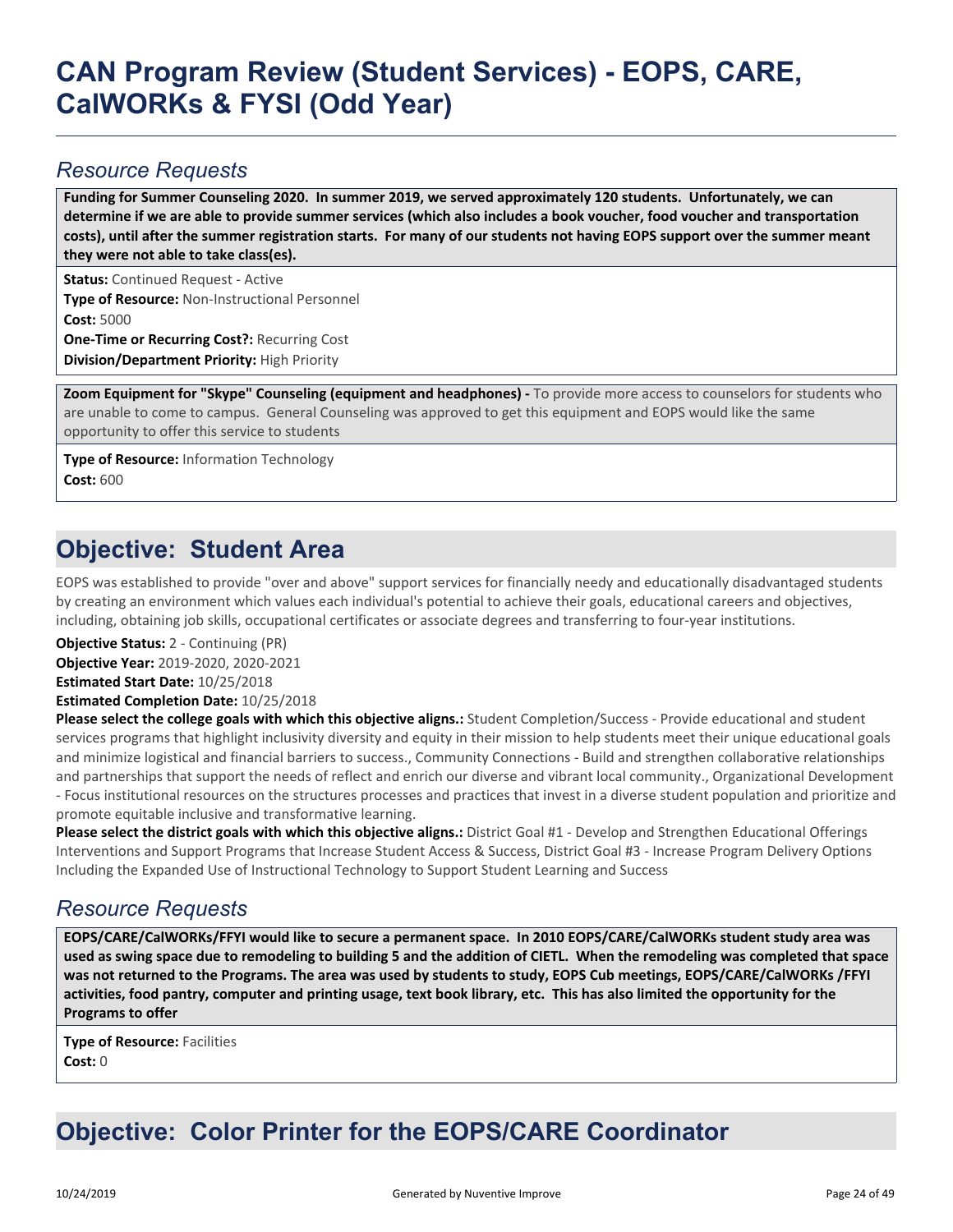WE prints various documents that require color.

**Objective Status:** 1 - New (PR)

**Objective Year:** 2019-2020

**Please select the college goals with which this objective aligns.:** Student Completion/Success - Provide educational and student services programs that highlight inclusivity diversity and equity in their mission to help students meet their unique educational goals and minimize logistical and financial barriers to success., Organizational Development - Focus institutional resources on the structures processes and practices that invest in a diverse student population and prioritize and promote equitable inclusive and transformative learning.

**Please select the district goals with which this objective aligns.:** District Goal #1 - Develop and Strengthen Educational Offerings Interventions and Support Programs that Increase Student Access & Success

### *Resource Requests*

**Color Printer**

**Type of Resource:** Information Technology **Cost:** 400

## **Objective: Transportation (2019-20 and 2020-21)**

EOPS was established to provide "over and above" support services for financially needy and educationally disadvantaged students by creating an environment which values each individual's potential to achieve their goals, educational careers and objectives, including, obtaining job skills, occupational certificates or associate degrees and transferring to four-year institutions. Transportation costs are a key element of support that we provide students.

**Objective Status:** 2 - Continuing (PR)

**Objective Year:** 2019-2020, 2020-2021

**Estimated Start Date:** 11/01/2019

**Please select the college goals with which this objective aligns.:** Student Completion/Success - Provide educational and student services programs that highlight inclusivity diversity and equity in their mission to help students meet their unique educational goals and minimize logistical and financial barriers to success., Organizational Development - Focus institutional resources on the structures processes and practices that invest in a diverse student population and prioritize and promote equitable inclusive and transformative learning.

**Please select the district goals with which this objective aligns.:** District Goal #1 - Develop and Strengthen Educational Offerings Interventions and Support Programs that Increase Student Access & Success, District Goal #4 - Ensure Necessary Resources Are Available To Implement This Strategic Plan Through Sound Fiscal Planning And Management Of Allocations. Protect Communitysupported Status And Undertake The Development Of Innovative Sources Of Revenue That Support Educational Programs Beyond That Which Is Available From Community And State Allocations.

### *Resource Requests*

**Transportation: Bus Passes (\$69 each) & Parking Permits (\$30 each). Next to books, transportation is the next biggest EOPS expense. In 2018-19, \$53,884 was spent on transportation.**

**Status:** Continued Request - Active **Type of Resource:** Other **Cost:** 25000 **One-Time or Recurring Cost?:** Recurring Cost **Division/Department Priority:** High Priority

## **Objective: Food Vouchers (2019-20 and 2020-21)**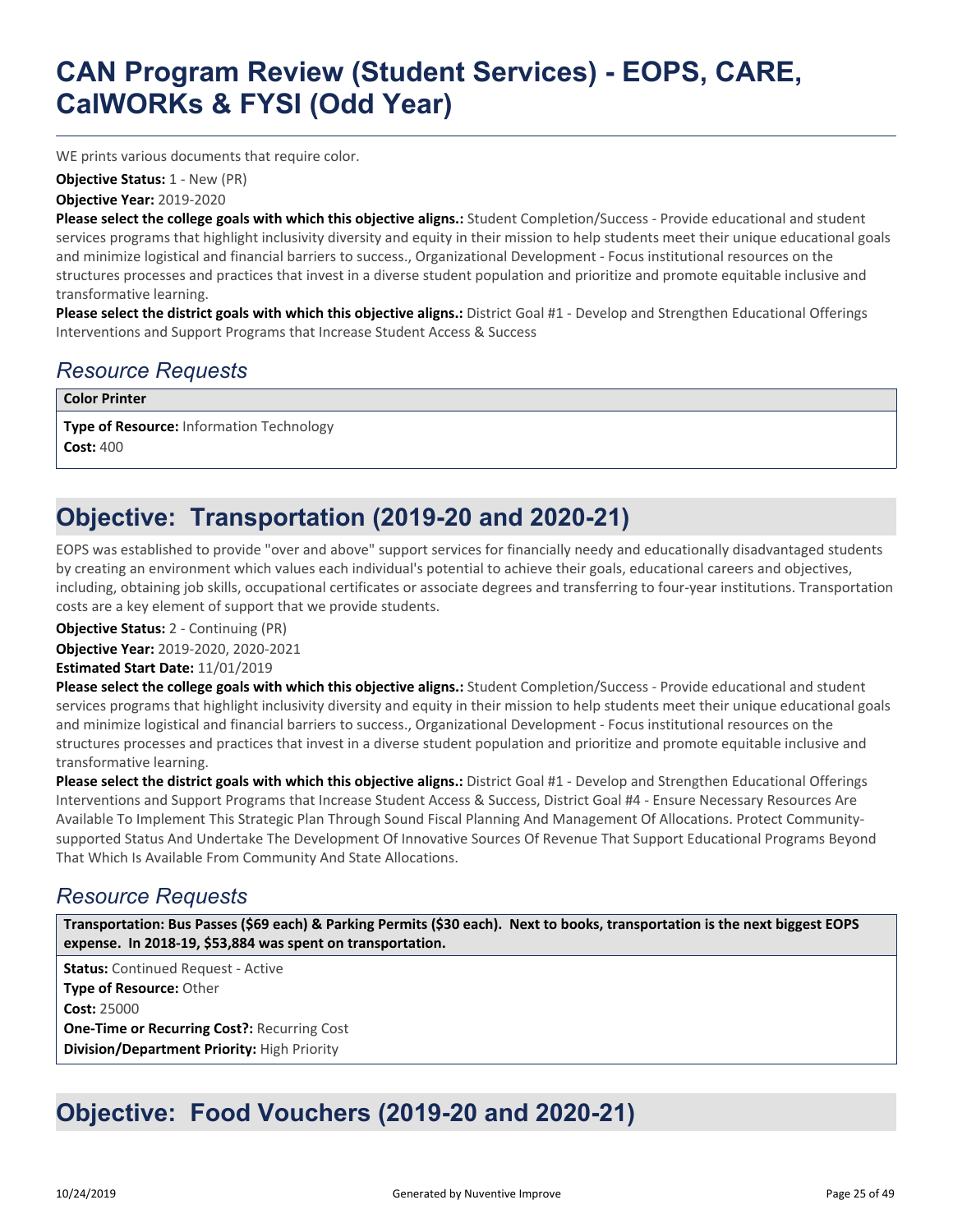EOPS was established to provide "over and above" support services for financially needy and educationally disadvantaged students by creating an environment which values each individual's potential to achieve their goals, educational careers and objectives, including, obtaining job skills, occupational certificates or associate degrees and transferring to four-year institutions. Since spring 2018, we have been able to provide daily food vouchers to students at a reduced price in collaboration with the Bookstore, ASCC and SparkPoint. This address the food inequities that our students face on a daily bases. Students are given up to \$6/day to purchase a meal at the Bookstore or Pony Express.

**Objective Status:** 2 - Continuing (PR)

**Objective Year:** 2019-2020, 2020-2021

**Estimated Start Date:** 11/01/2019

**Please select the college goals with which this objective aligns.:** Student Completion/Success - Provide educational and student services programs that highlight inclusivity diversity and equity in their mission to help students meet their unique educational goals and minimize logistical and financial barriers to success.

**Please select the district goals with which this objective aligns.:** District Goal #4 - Ensure Necessary Resources Are Available To Implement This Strategic Plan Through Sound Fiscal Planning And Management Of Allocations. Protect Community-supported Status And Undertake The Development Of Innovative Sources Of Revenue That Support Educational Programs Beyond That Which Is Available From Community And State Allocations.

### *Resource Requests*

**Food Vouchers (\$7/day/pp). The food voucher addresses the food inequities our students face daily. Since we have expanded the service to The Grove and have increased from \$6/day to \$7/day, it is becoming more in demand. This is the third highest cost of direct services to students in the EOPS budget. In 2018-19, \$21,020 was spent on the food vouchers.**

**Status:** Continued Request - Active **Type of Resource:** Other **Cost:** 15000 **One-Time or Recurring Cost?:** Recurring Cost **Division/Department Priority:** High Priority

## **Objective: Professional Development (2019-20 and 2020-21)**

In order for faculty and staff to attend trainings and conferences, like the CCCEOPSA. Since staff is limited to using Classified PD funds only once for a conference, using EOPS funds takes away funds from other direct services to students.

**Objective Status:** 2 - Continuing (PR)

**Objective Year:** 2019-2020, 2020-2021

**Estimated Start Date:** 11/01/2019

**Please select the college goals with which this objective aligns.:** Organizational Development - Focus institutional resources on the structures processes and practices that invest in a diverse student population and prioritize and promote equitable inclusive and transformative learning.

**Please select the district goals with which this objective aligns.:** District Goal #3 - Increase Program Delivery Options Including the Expanded Use of Instructional Technology to Support Student Learning and Success, District Goal #4 - Ensure Necessary Resources Are Available To Implement This Strategic Plan Through Sound Fiscal Planning And Management Of Allocations. Protect Communitysupported Status And Undertake The Development Of Innovative Sources Of Revenue That Support Educational Programs Beyond That Which Is Available From Community And State Allocations.

### *Resource Requests*

**Professional Development Funds**

**Status:** Continued Request - Active **Type of Resource:** Professional Development **Cost:** 5000 **One-Time or Recurring Cost?:** Recurring Cost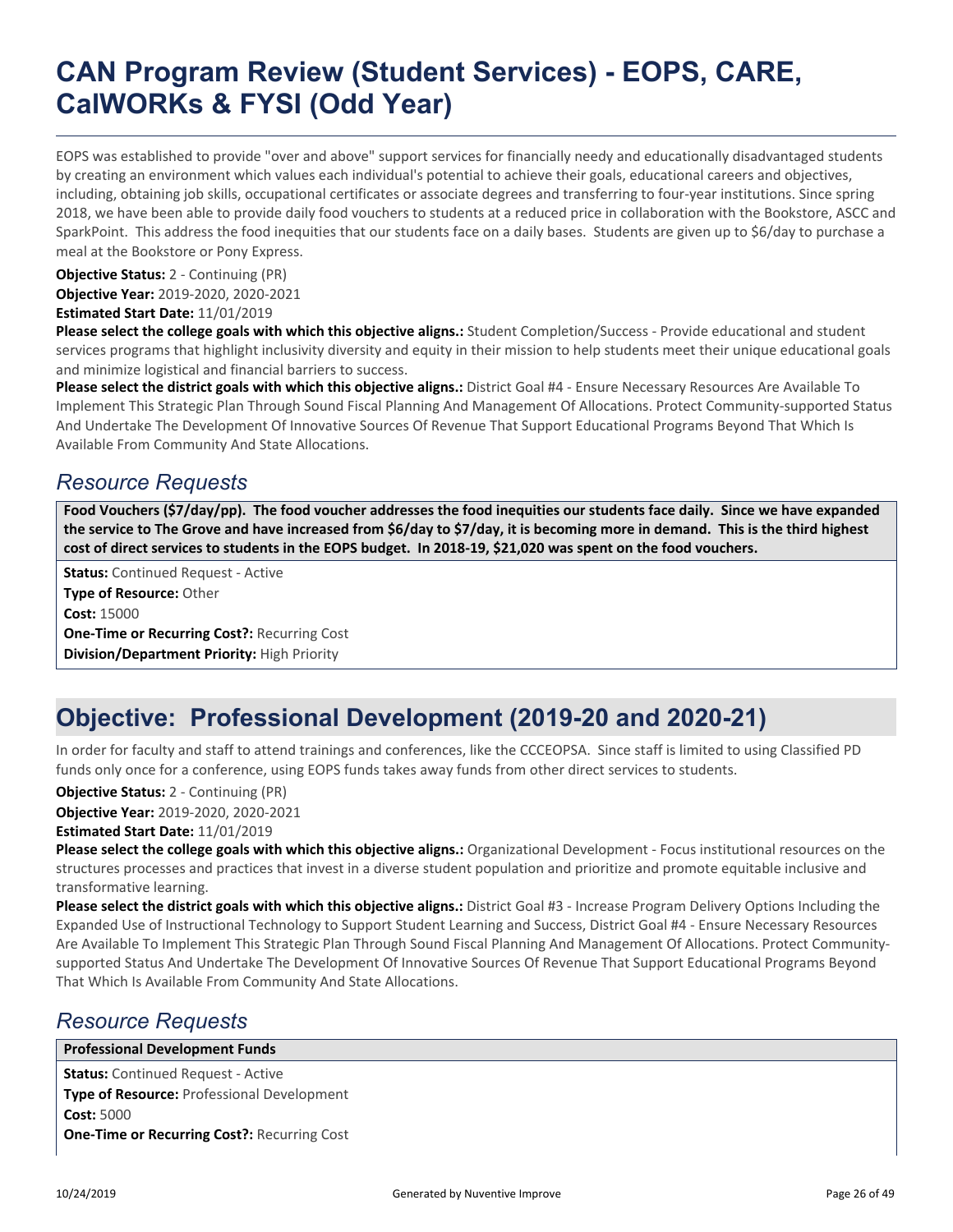**Division/Department Priority:** Low Priority

### **Objective: Expand Counseling Services (2019-20 and 2020-21)**

EOPS was established to provide "over and above" support services for financially needy and educationally disadvantaged students by creating an environment which values each individual's potential to achieve their goals, educational careers and objectives, including, obtaining job skills, occupational certificates or associate degrees and transferring to four-year institutions. Counseling services is key the EOPS philosophy and is inline with various Statewide initiatives, such as Guided Pathways.

#### **Objective Status:** 2 - Continuing (PR)

**Objective Year:** 2019-2020, 2020-2021

#### **Estimated Start Date:** 05/01/2021

**Please select the college goals with which this objective aligns.:** Student Completion/Success - Provide educational and student services programs that highlight inclusivity diversity and equity in their mission to help students meet their unique educational goals and minimize logistical and financial barriers to success., Organizational Development - Focus institutional resources on the structures processes and practices that invest in a diverse student population and prioritize and promote equitable inclusive and transformative learning.

**Please select the district goals with which this objective aligns.:** District Goal #1 - Develop and Strengthen Educational Offerings Interventions and Support Programs that Increase Student Access & Success, District Goal #4 - Ensure Necessary Resources Are Available To Implement This Strategic Plan Through Sound Fiscal Planning And Management Of Allocations. Protect Communitysupported Status And Undertake The Development Of Innovative Sources Of Revenue That Support Educational Programs Beyond That Which Is Available From Community And State Allocations.

### *Resource Requests*

**Funding for Summer Counseling 2020. In summer 2019, we served approximately 120 students. Unfortunately, we can determine if we are able to provide summer services (which also includes a book voucher, food voucher and transportation costs), until after the summer registration starts. For many of our students not having EOPS support over the summer meant they were not able to take class(es).**

**Status:** Continued Request - Active **Type of Resource:** Non-Instructional Personnel **Cost:** 5000 **One-Time or Recurring Cost?:** Recurring Cost **Division/Department Priority:** High Priority

### **Objective: Color Printer for the EOPS/CARE Coordinator (2019-20 and 2020-21)**

We prints various documents that require color.

**Objective Status:** 1 - New (PR)

**Objective Year:** 2019-2020, 2020-2021

**Estimated Start Date:** 11/01/2019

**Please select the college goals with which this objective aligns.:** Student Completion/Success - Provide educational and student services programs that highlight inclusivity diversity and equity in their mission to help students meet their unique educational goals and minimize logistical and financial barriers to success.

**Please select the district goals with which this objective aligns.:** District Goal #1 - Develop and Strengthen Educational Offerings Interventions and Support Programs that Increase Student Access & Success

### *Resource Requests*

**Color printer**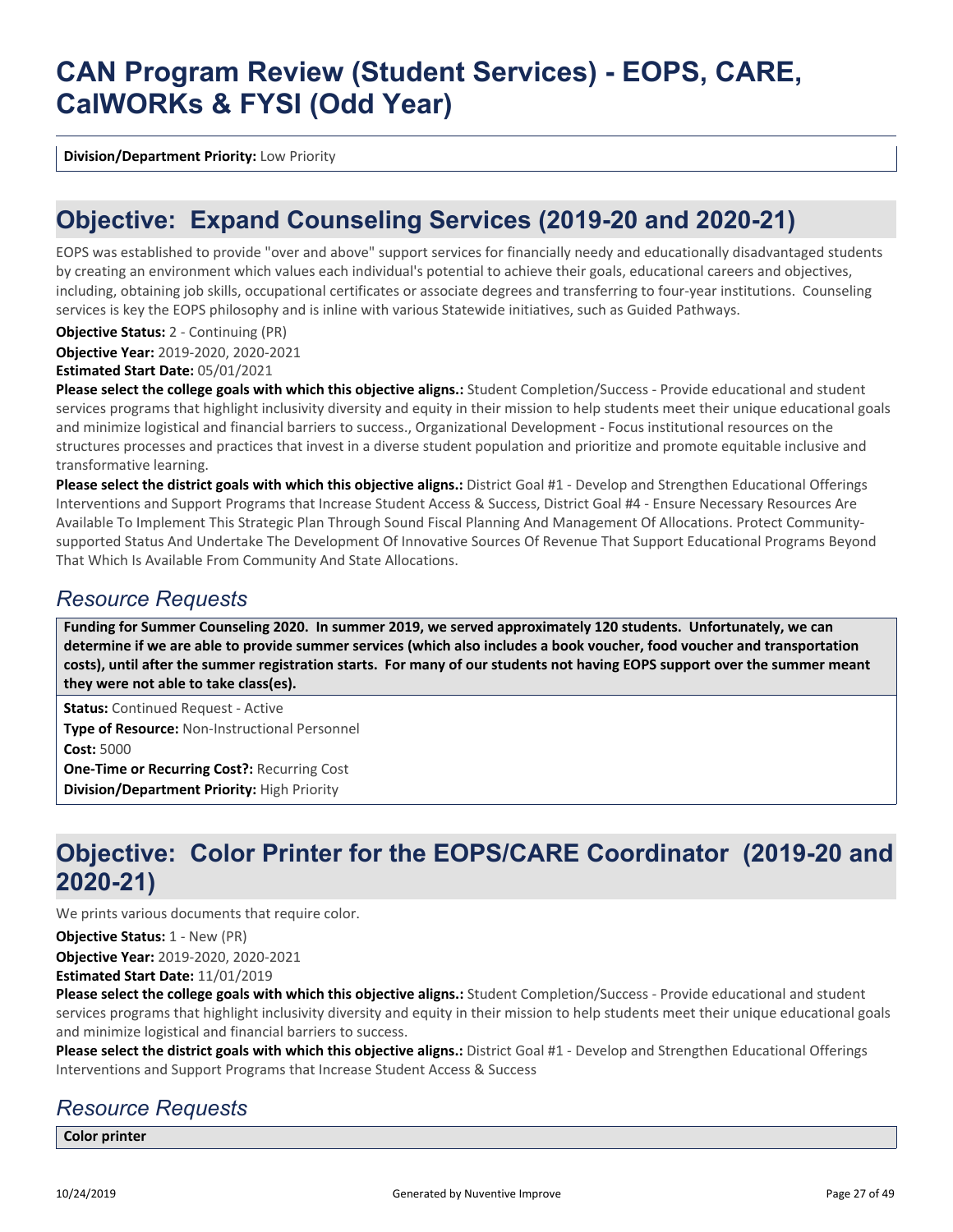**Status:** New Request - Active **Type of Resource:** Other **Cost:** 500 **One-Time or Recurring Cost?:** One-Time Cost **Division/Department Priority:** Low Priority

## **Objective: EOPS/CARE/CalWORKs/FYSI Student Area (2019-20 and 2020-21)**

EOPS was established to provide "over and above" support services for financially needy and educationally disadvantaged students by creating an environment which values each individual's potential to achieve their goals, educational careers and objectives, including, obtaining job skills, occupational certificates or associate degrees and transferring to four-year institutions.

**Objective Year:** 2019-2020, 2020-2021 **Objective Status:** 2 - Continuing (PR)

**Estimated Start Date:** 11/01/2019

**Please select the college goals with which this objective aligns.:** Student Completion/Success - Provide educational and student services programs that highlight inclusivity diversity and equity in their mission to help students meet their unique educational goals and minimize logistical and financial barriers to success., Organizational Development - Focus institutional resources on the structures processes and practices that invest in a diverse student population and prioritize and promote equitable inclusive and transformative learning.

**Please select the district goals with which this objective aligns.:** District Goal #1 - Develop and Strengthen Educational Offerings Interventions and Support Programs that Increase Student Access & Success

### *Resource Requests*

**EOPS/CARE/CalWORKs/FFYI would like to secure a permanent space. In 2010 EOPS/CARE/CalWORKs student study area was used as swing space due to remodeling to building 5 and the addition of CIETL. When the remodeling was completed that space was not returned to the Programs. The area was used by students to study, EOPS Cub meetings, EOPS/CARE/CalWORKs /FFYI activities, food pantry, computer and printing usage, text book library, etc. This has also limited the opportunity for the Programs to offer**

**Status:** Continued Request - Active **Type of Resource:** Facilities **Cost:** 0 **One-Time or Recurring Cost?:** One-Time Cost **Division/Department Priority:** High Priority

### **Objective: EOPS Counselor - Full-Time Tenure Track (2019-20 and 2020-21)**

In the Program Review process, we identified the challenge of needing to increase the number of students served each year now that the State funding allocation formula is in place. Having a full-time EOPS counselor will allow for more consistency, increase student appointments, and expand on supportive services to students.

Please see the attached Hiring Justification Proposal.

**Objective Status:** 1 - New (PR)

**Objective Year:** 2020-2021

**Estimated Start Date:** 08/01/2020

**Please select the college goals with which this objective aligns.:** Student Completion/Success - Provide educational and student services programs that highlight inclusivity diversity and equity in their mission to help students meet their unique educational goals and minimize logistical and financial barriers to success., Organizational Development - Focus institutional resources on the